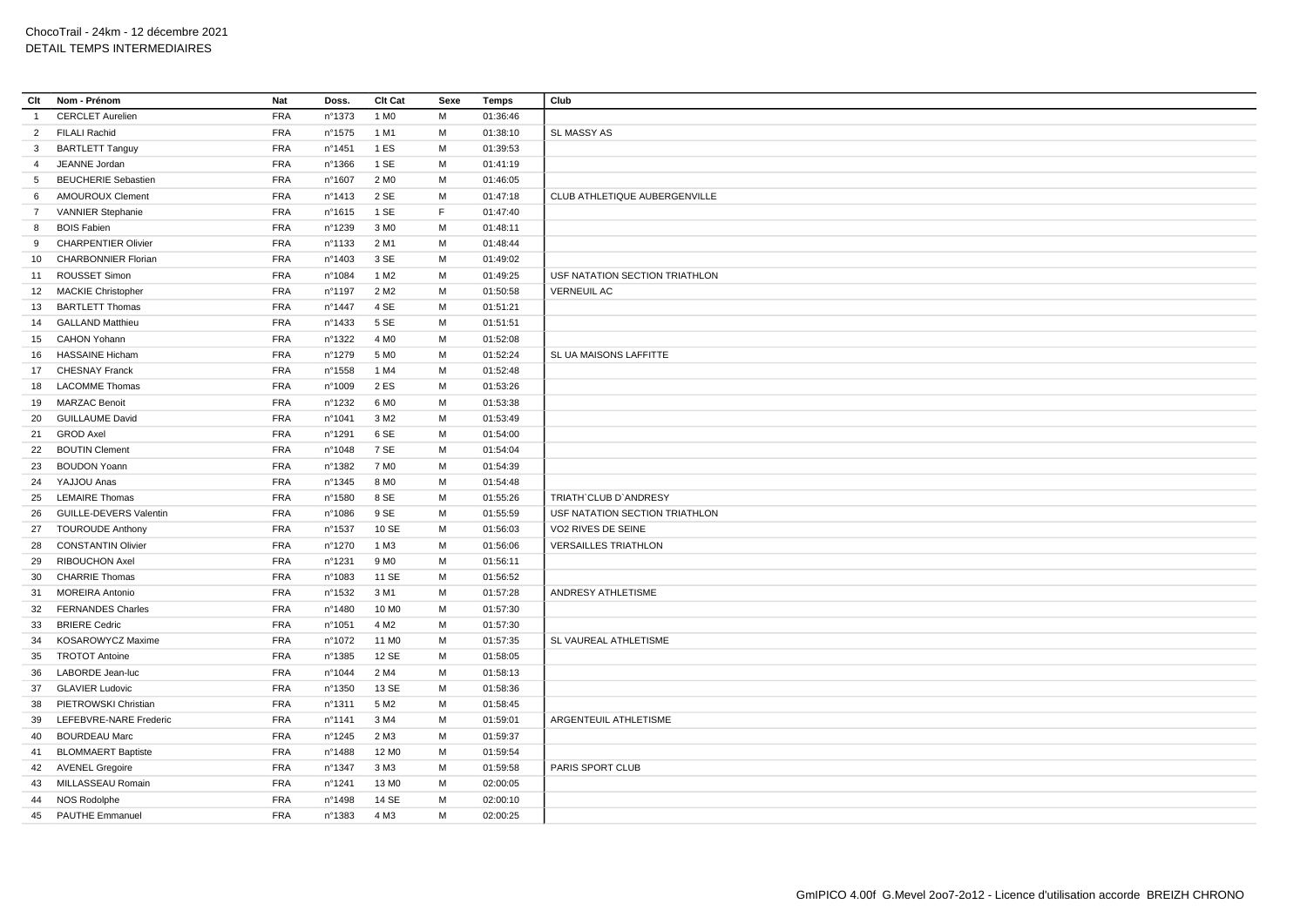| Clt | Nom - Prénom                                     | <b>Nat</b>               | Doss.            | Clt Cat           | Sexe   | <b>Temps</b> | Club                               |
|-----|--------------------------------------------------|--------------------------|------------------|-------------------|--------|--------------|------------------------------------|
| 46  | <b>RENOU Louis</b>                               | <b>FRA</b>               | n°1025           | 15 SE             | M      | 02:00:40     |                                    |
| 47  | <b>DUSSART Antoine</b>                           | <b>FRA</b>               | n°1379           | 6 M <sub>2</sub>  | M      | 02:00:40     | <b>TRIAXION</b>                    |
| 48  | <b>MOISSERON Alexandre</b>                       | <b>FRA</b>               | n°1054           | 14 M <sub>0</sub> | M      | 02:01:18     |                                    |
| 49  | FRANQUEVILLE Jerome                              | <b>FRA</b>               | nº1314           | 4 M4              | M      | 02:01:46     |                                    |
| 50  | <b>HABETS Fabien</b>                             | <b>FRA</b>               | n°1444           | 15 M <sub>0</sub> | М      | 02:02:00     |                                    |
| 51  | <b>LAMBERT Fabien</b>                            | <b>FRA</b>               | n°1159           | 16 SE             | M      | 02:02:08     |                                    |
|     | 52 MAZIER Joffrey                                | <b>FRA</b>               | n°1474           | 17 SE             | M      | 02:02:50     |                                    |
| 53  | <b>BUOB David</b>                                | <b>FRA</b>               | n°1399           | 7 M <sub>2</sub>  | M      | 02:02:53     | PARIS SPORT CLUB                   |
| 54  | <b>RUELLE Gerard</b>                             | <b>FRA</b>               | n°1172           | 5 M3              | м      | 02:02:55     |                                    |
| 55  | DE OLIVEIRA Alexandre                            | <b>FRA</b>               | n°1006           | 16 M <sub>0</sub> | M      | 02:03:07     |                                    |
| 56  | <b>TREGER Cynthia</b>                            | <b>FRA</b>               | n°1005           | 1 M1              | E      | 02:03:08     |                                    |
| 57  | SOUDANI Mahrez-brahim                            | <b>FRA</b>               | n°1438           | 5 M4              | M      | 02:03:25     |                                    |
| 58  | <b>CLAUDE Edwin</b>                              | <b>FRA</b>               | n°1182           | 4 M1              | M      | 02:03:29     |                                    |
| 59  | ARNOULD Christophe                               | <b>FRA</b>               | n°1587           | 18 SE             | M      | 02:03:33     |                                    |
| 60  | SOREZE-SMAGGHUE Yohan                            | <b>FRA</b>               | n°1081           | 17 M <sub>0</sub> | м      | 02:03:38     |                                    |
| 61  | REGNIER LAPOUTHE Aurelie                         | <b>FRA</b>               | n°1103           | 1 M <sub>0</sub>  | F      | 02:03:39     | ATHLETIC CLUB ARPAJONAIS           |
| 62  | <b>MORANCAY Stephane</b>                         | <b>FRA</b>               | n°1395           | 1 M <sub>5</sub>  | M      | 02:03:42     | EA CERGY PONTOISE ATHLETISME       |
| 63  | <b>DUBE Benjamin</b>                             | <b>FRA</b>               | n°1102           | 5 M1              | M      | 02:04:05     | ATHLETIC CLUB ARPAJONAIS           |
| 64  | <b>GELGON Pablo</b>                              | <b>FRA</b>               | n°1082           | 19 SE             | M      | 02:04:10     |                                    |
| 65  | LE MAILLOUX Matthieu                             | <b>FRA</b>               | n°1043           | 20 SE             | M      | 02:04:19     |                                    |
| 66  | <b>POTTIER Martial</b>                           | <b>FRA</b>               | n°1028           | 21 SE             | M      | 02:04:29     |                                    |
| 67  | <b>VALENTIN Alexandre</b>                        | <b>FRA</b>               | n°1404           | 22 SE             | M      | 02:04:46     |                                    |
| 68  | <b>CLEMENT Vincent</b>                           | <b>FRA</b>               | n°1562           | 6 M1              | M      | 02:04:48     |                                    |
| 69  | <b>COSPEREC Audrey</b>                           | <b>FRA</b>               | n°1616           | 2 SE              | F      | 02:05:02     | <b>CS TERNES</b>                   |
|     | 70 DIRAND Thibaut                                | <b>FRA</b>               | nº1213           | 23 SE             | M      | 02:05:21     | <b>TEAM TRAIL PARIS</b>            |
| 71  | <b>LEFANT Julien</b>                             | <b>FRA</b>               | n°1402           | 7 M1              | M      | 02:05:32     | ATHLETIC CLUB BOULOGNE BILLANCOURT |
| 72  | <b>CINTRAT Romain</b>                            | <b>FRA</b>               | n°1099           | 24 SE             | M      | 02:06:06     |                                    |
|     | 73 FOURNIER Guillaume                            | <b>FRA</b>               | n°1334           | 8 M1              | M      | 02:06:28     | UNION ATHLETIQUE SOCIETE GENERALE  |
|     | 74 SASSAU Raphael                                | <b>FRA</b>               | $n^{\circ}1614$  | 6 M4              | M      | 02:06:31     | <b>CSA KREMLIN BICETRE</b>         |
| 75  | RAVALLEC Stephane                                | <b>FRA</b>               | n°1023           | 8 M <sub>2</sub>  | M      | 02:06:36     |                                    |
| 76  | <b>LEVEQUE Frederic</b>                          | <b>FRA</b>               | n°1401           | 9 M <sub>2</sub>  | M      | 02:06:39     | PARIS SPORT CLUB                   |
| 77  | <b>BRIQUEMONT Ludovic</b>                        | <b>FRA</b>               | $n^{\circ}$ 1253 | 9 M1              | M      | 02:06:41     | POISSY TRIATHLON                   |
| 78  | <b>BRISSARD Benoit</b>                           | <b>FRA</b>               | nº1353           | 10 M <sub>2</sub> | M      | 02:06:56     | ATHLETIC CLUB BOULOGNE BILLANCOURT |
| 79  | LE HELLEY Sebastien                              | <b>FRA</b>               | n°1010           | 18 M <sub>0</sub> | M      | 02:07:07     | LES LIONS TRIATHLON                |
| 80  | <b>HERAULT Remy</b>                              | <b>FRA</b>               | n°1021           | 19 M <sub>0</sub> | M      | 02:07:13     |                                    |
| 81  | <b>SAYER Elizabeth</b>                           | <b>FRA</b>               | n°1329           | 2 M <sub>0</sub>  | F.     | 02:07:27     | FOULEES DE ST GERMAIN EN LAYE      |
| 82  | <b>TUBIANA Sebastien</b>                         | <b>FRA</b>               | n°1098           | 10 M1             | M      | 02:07:27     |                                    |
| 83  | <b>BLACHE Leo</b>                                | <b>FRA</b>               | n°1477           | 25 SE             | M      | 02:07:31     |                                    |
|     |                                                  | <b>FRA</b>               | nº1320           | 11 M <sub>2</sub> | M      | 02:07:39     |                                    |
| 84  | <b>GAIOLA Miguel</b><br><b>MOISSERON Charles</b> | <b>FRA</b>               |                  | 26 SE             | м      |              |                                    |
| 85  |                                                  |                          | n°1053           | 27 SE             | M      | 02:08:14     |                                    |
| 86  | <b>VELARDO Tony</b>                              | <b>FRA</b>               | n°1459           |                   |        | 02:08:23     |                                    |
| 87  | LE DEUN Guillaume                                | <b>FRA</b>               | n°1571           | 28 SE             | м<br>M | 02:08:34     | <b>CRAPONNE TRIATHLON</b>          |
| 88  | <b>PILLONI Vincent</b>                           | <b>FRA</b><br><b>FRA</b> | n°1093           | 11 M1<br>29 SE    | M      | 02:08:43     |                                    |
| 89  | <b>GRISONI Mathieu</b>                           |                          | n°1276           |                   |        | 02:08:54     |                                    |
| 90  | <b>VENTANAS Romain</b>                           | <b>FRA</b>               | nº1070           | 20 M <sub>0</sub> | M      | 02:09:48     |                                    |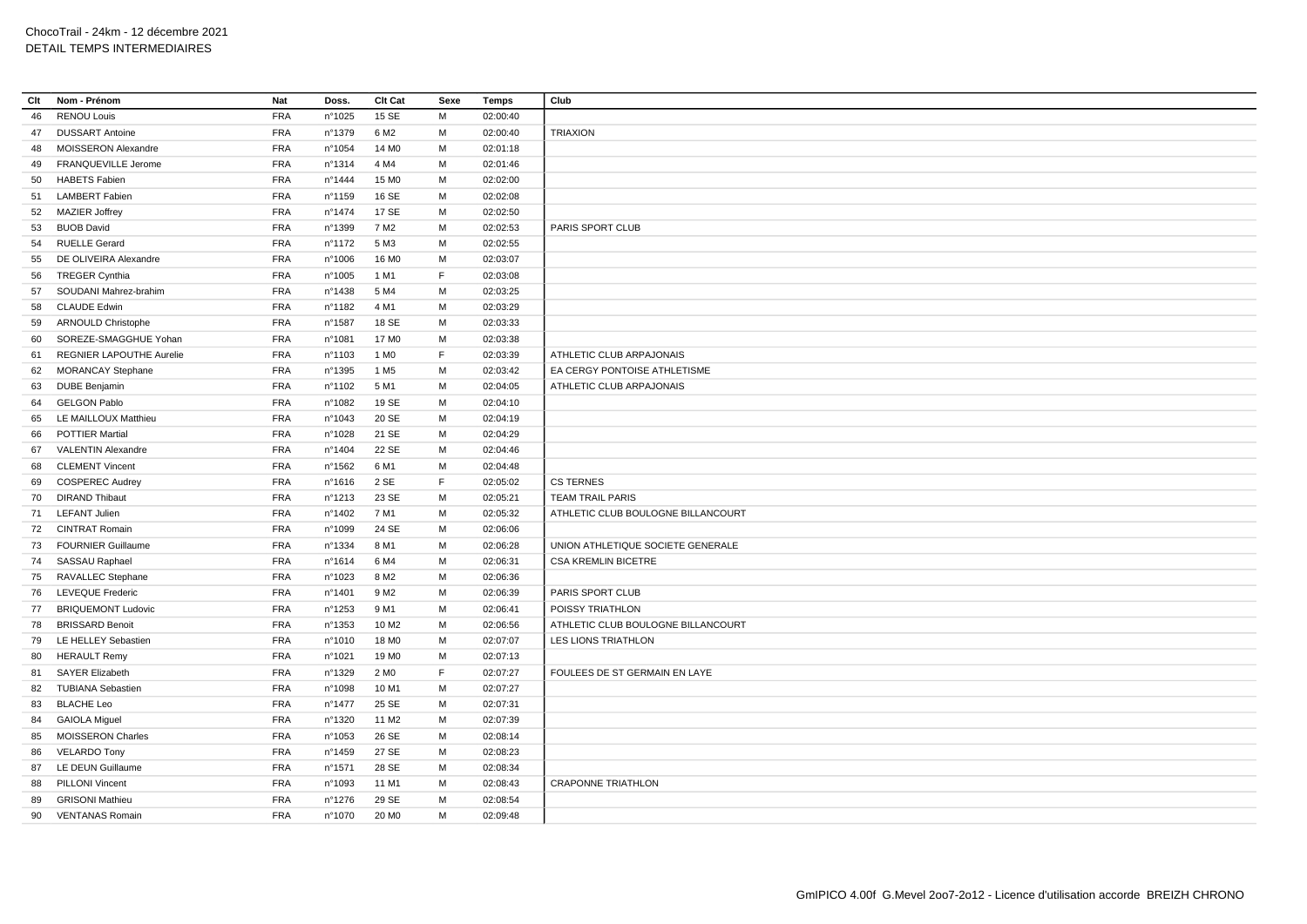| Clt | Nom - Prénom                   | <b>Nat</b> | Doss.            | Clt Cat           | Sexe | <b>Temps</b> | Club                               |
|-----|--------------------------------|------------|------------------|-------------------|------|--------------|------------------------------------|
| 91  | <b>LEFEBVRE Nicolas</b>        | <b>FRA</b> | n°1398           | 30 SE             | М    | 02:10:00     | EA CERGY PONTOISE ATHLETISME       |
| 92  | <b>CORNIER Claude</b>          | <b>FRA</b> | n°1261           | 6 M3              | M    | 02:10:02     |                                    |
| 93  | MARCHADOUR Pierre alain        | <b>FRA</b> | n°1538           | 12 M1             | М    | 02:10:03     | AC BOULOGNE BILLANCOURT            |
| 94  | <b>BOUASSIDA Walid</b>         | <b>FRA</b> | n°1415           | 13 M1             | M    | 02:10:09     |                                    |
| 95  | PLAN CHAPUIS Rachel            | <b>FRA</b> | $n^{\circ}$ 1472 | 3 SE              | F.   | 02:10:11     | AC BOULOGNE BILLANCOURT            |
| 96  | <b>MOUNIER Frederic</b>        | <b>FRA</b> | $n^{\circ}$ 1456 | 7 M3              | м    | 02:10:25     | VO2 RIVES DE SEINE                 |
| 97  | <b>MERCIER Nicolas</b>         | <b>FRA</b> | nº1024           | 12 M <sub>2</sub> | M    | 02:10:29     | <b>TRIATH CLUB D'ANDRESY</b>       |
| 98  | <b>NIEL Simon</b>              | <b>FRA</b> | nº1244           | 31 SE             | M    | 02:10:30     |                                    |
| 99  | <b>BOULAIRE Christophe</b>     | <b>FRA</b> | n°1069           | 8 M3              | M    | 02:10:46     |                                    |
|     | 100 FENJIRO Ali                | <b>FRA</b> | n°1605           | 21 M <sub>0</sub> | м    | 02:10:52     | ATHLETIC CLUB DE COLOMBES          |
|     | 101 DUQUESNE Bernard           | <b>FRA</b> | n°1478           | 7 M4              | M    | 02:11:10     |                                    |
|     | 102 SIRAN Jules                | <b>FRA</b> | $n^{\circ}$ 1448 | 22 M <sub>0</sub> | М    | 02:11:15     |                                    |
|     | 103 FOUGERAY Gwendoline        | <b>FRA</b> | n°1581           | 3 M <sub>0</sub>  | F.   | 02:11:31     |                                    |
|     | 104 IERG Johnny                | <b>FRA</b> | nº1582           | 13 M <sub>2</sub> | М    | 02:11:31     |                                    |
|     | 105 CANTAU Sebastien           | <b>FRA</b> | n°1368           | 9 M3              | м    | 02:11:36     |                                    |
|     | 106 VIGIER Maxime              | <b>FRA</b> | n°1572           | 32 SE             | M    | 02:11:43     |                                    |
|     | 107 DELEBECQ Louis             | <b>FRA</b> | n°1408           | 33 SE             | M    | 02:11:48     |                                    |
|     | 108 MANOUVRIER Sindy           | <b>FRA</b> | $n^{\circ}$ 1246 | 2 M1              | F.   | 02:11:53     |                                    |
|     | 109 VILLEGER Ludovic           | <b>FRA</b> | n°1119           | 14 M <sub>2</sub> | М    | 02:12:37     | FRONT RUNNERS DE PARIS             |
|     | 110 CUZUEL Thierry             | <b>FRA</b> | n°1319           | 10 M3             | M    | 02:12:47     |                                    |
|     | 111 DELOT Mathieu              | <b>FRA</b> | n°1305           | 23 M <sub>0</sub> | M    | 02:12:58     |                                    |
|     | 112 HANSEL Adrien              | <b>FRA</b> | n°1584           | 24 M <sub>0</sub> | М    | 02:13:02     | ATHLETIC CLUB BOULOGNE BILLANCOURT |
|     | 113 PRUGNAUD Gilles            | <b>FRA</b> | nº1534           | 8 M4              | M    | 02:13:04     | ANDRESY ATHLETISME                 |
|     | 114 PEREIRA DA SILVA Dominique | <b>FRA</b> | n°1208           | 2 M <sub>5</sub>  | M    | 02:13:13     | SL VAUREAL ATHLETISME              |
|     | 115 BESSE David                | <b>FRA</b> | $n^{\circ}$ 1116 | 15 M2             | M    | 02:13:13     | FRONT RUNNERS DE PARIS             |
|     | 116 CHERIF Achref              | <b>FRA</b> | n°1233           | 25 M <sub>0</sub> | M    | 02:13:30     | CHAVILLE ATHLETISME                |
|     | 117 GAULT Anne                 | <b>FRA</b> | nº1386           | 1 M <sub>2</sub>  | F.   | 02:13:33     | <b>VERNOUILLET ATHLE</b>           |
|     | 118 AMARA Dan                  | <b>FRA</b> | nº1124           | 26 M <sub>0</sub> | М    | 02:13:35     | USF NATATION SECTION TRIATHLON     |
|     | 119 BESNARD Nicolas            | <b>FRA</b> | n°1177           | 27 M <sub>0</sub> | м    | 02:13:40     |                                    |
|     | 120 LEBOVICI Arnaud            | <b>FRA</b> | n°1111           | 11 M3             | M    | 02:14:00     |                                    |
|     | 121 ROSAR Benoit               | <b>FRA</b> | $n^{\circ}$ 1128 | 14 M1             | M    | 02:14:05     |                                    |
|     | 122 BERNIOLLES Eric            | <b>FRA</b> | nº1074           | 9 M4              | M    | 02:14:08     | ATHLETIC CLUB BOULOGNE BILLANCOURT |
|     | 123 HENRY Vncent               | <b>FRA</b> | nº1424           | 15 M1             | м    | 02:14:09     | VO2 RIVES DE SEINE                 |
|     | 124 HEURTAUX Thierry           | <b>FRA</b> | n°1256           | 12 M3             | м    | 02:14:37     |                                    |
|     | 125 NOLLET Nadia               | <b>FRA</b> | nº1179           | 1 M4              | F.   | 02:14:41     | SL PLM CONFLANS                    |
|     | 126 FALDUTI Alexandre          | <b>FRA</b> | n°1217           | 16 M1             | M    | 02:14:43     |                                    |
|     | 127 FESNEAU Sebastien          | <b>FRA</b> | nº1282           | 34 SE             | M    | 02:14:54     |                                    |
|     | 128 DOUET Thierry              | <b>FRA</b> | n°1590           | 16 M <sub>2</sub> | м    | 02:14:57     | SL MEULAN VEXIN SEINE ATHLETISME   |
|     | 129 BEDOIN Jean-didier         | <b>FRA</b> | nº1079           | 10 M4             | M    | 02:15:23     |                                    |
|     | 130 GUICHARD Nicolas           | <b>FRA</b> | nº1153           | 35 SE             | M    | 02:15:25     |                                    |
|     | 131 SAUNIER Jean-baptiste      | <b>FRA</b> | n°1120           | 13 M3             | M    | 02:15:30     |                                    |
|     | 132 FISCHER Joel               | <b>FRA</b> | nº1262           | 14 M3             | м    | 02:15:34     |                                    |
|     | 133 MESTRES Frederic           | <b>FRA</b> | n°1205           | 15 M3             | м    | 02:15:41     |                                    |
|     | 134 FLORIMOND Peggy            | <b>FRA</b> | nº1090           | 2 M <sub>2</sub>  | F    | 02:15:45     |                                    |
|     | 135 GRANGER Damien             | <b>FRA</b> | n°1221           | 28 M <sub>0</sub> | M    | 02:15:55     |                                    |
|     |                                |            |                  |                   |      |              |                                    |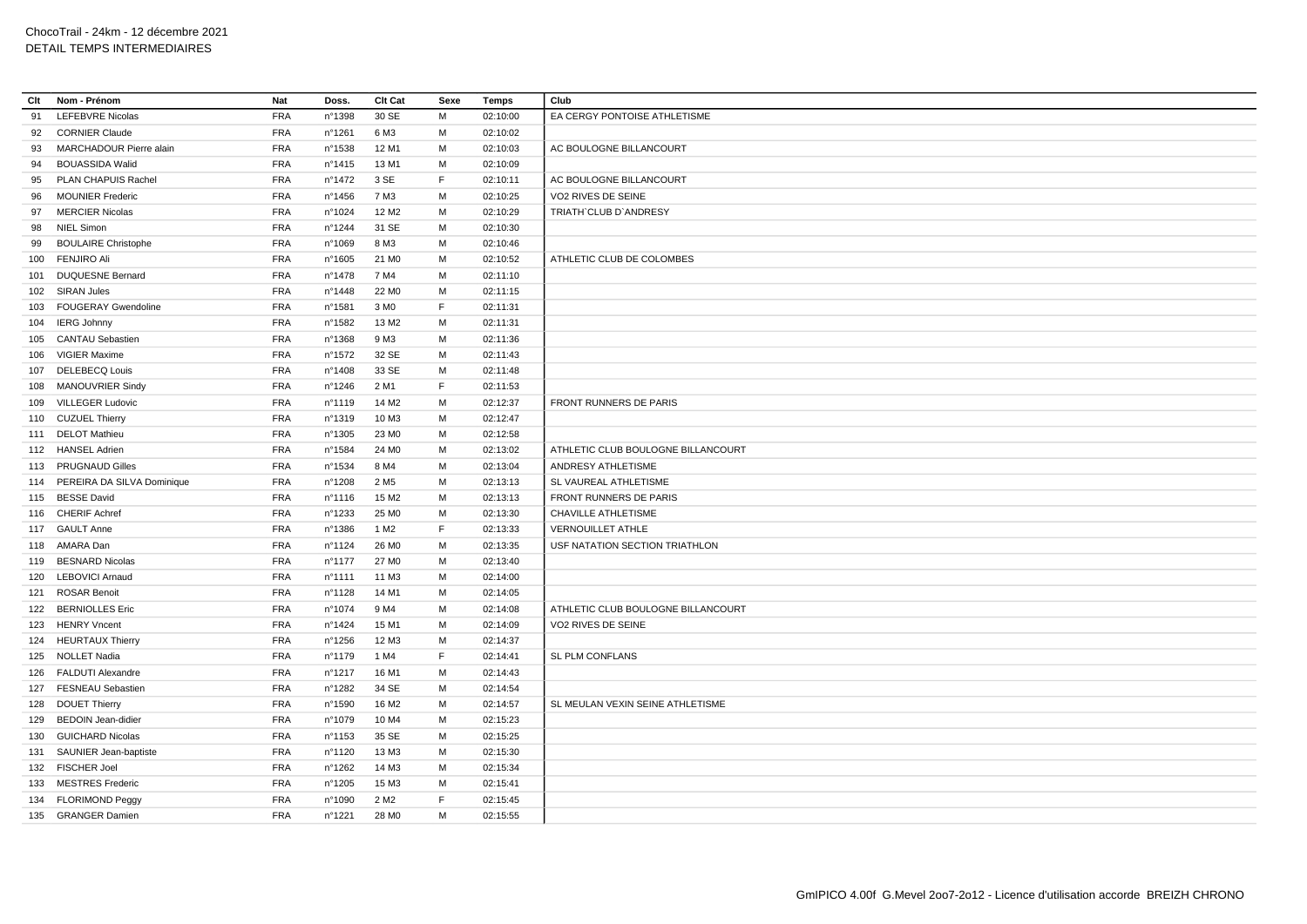| Clt | Nom - Prénom               | <b>Nat</b> | Doss.            | Clt Cat           | Sexe | <b>Temps</b> | Club                               |
|-----|----------------------------|------------|------------------|-------------------|------|--------------|------------------------------------|
| 136 | <b>GUYARD Emmanuel</b>     | <b>FRA</b> | nº1476           | 17 M <sub>2</sub> | м    | 02:16:01     |                                    |
|     | 137 SOURDOU Melanie        | <b>FRA</b> | n°1204           | 3 M1              | F.   | 02:16:02     |                                    |
|     | 138 COUROYER Emmanuel      | <b>FRA</b> | n°1528           | 18 M <sub>2</sub> | M    | 02:16:06     | ANDRESY ATHLETISME                 |
|     | 139 THOMAS Harry           | <b>FRA</b> | n°1511           | 29 MO             | М    | 02:16:22     |                                    |
|     | 140 CASSOU Emmanuel        | <b>FRA</b> | n°1258           | 19 M <sub>2</sub> | М    | 02:16:23     | <b>USML TRIATHLON</b>              |
| 141 | CAMPENON Jean-marc         | <b>FRA</b> | $n^{\circ}$ 1546 | 11 M4             | М    | 02:16:31     |                                    |
|     | 142 FLECHER Olivier        | <b>FRA</b> | n°1170           | 16 M3             | M    | 02:16:36     |                                    |
|     | 143 NASRI Oualid           | <b>FRA</b> | n°1247           | 30 MO             | М    | 02:16:43     |                                    |
|     | 144 SALAUD Olivier         | <b>FRA</b> | n°1554           | 20 M <sub>2</sub> | M    | 02:16:45     | SL PLM CONFLANS                    |
|     | 145 POIZAT Frederic        | <b>FRA</b> | $n^{\circ}$ 1612 | 21 M <sub>2</sub> | М    | 02:16:50     |                                    |
|     | 146 SIZAIRE Thomas         | <b>FRA</b> | n°1397           | 36 SE             | M    | 02:16:53     |                                    |
| 147 | ROUX Jean-francois         | <b>FRA</b> | n°1443           | 1 M <sub>6</sub>  | М    | 02:16:53     | FOULEES DE ST GERMAIN EN LAYE      |
| 148 | <b>DOUAY Martial</b>       | <b>FRA</b> | nº1107           | 17 M3             | М    | 02:16:59     |                                    |
|     | 149 TRIERWEILER Gaetan     | <b>FRA</b> | n°1509           | 37 SE             | M    | 02:17:00     |                                    |
| 150 | <b>WAGNER Erwan</b>        | <b>FRA</b> | nº1100           | 18 M3             | М    | 02:17:00     |                                    |
|     | 151 FAUX Victor-hadrien    | <b>FRA</b> | n°1549           | 31 M <sub>0</sub> | M    | 02:17:03     |                                    |
|     | 152 PELLETIER Yan          | <b>FRA</b> | n°1271           | 38 SE             | М    | 02:17:18     |                                    |
|     | 153 BARBEREAU Yael         | <b>FRA</b> | n°1307           | 22 M <sub>2</sub> | M    | 02:17:23     |                                    |
| 154 | PAYET Paul vincent         | <b>FRA</b> | n°1171           | 39 SE             | м    | 02:17:27     |                                    |
|     | 155 SAINSON Jerome         | <b>FRA</b> | n°1372           | 23 M <sub>2</sub> | M    | 02:17:52     | CA SPORTS TRIATHLON                |
|     | 156 LAURENT Philippe       | <b>FRA</b> | n°1151           | 12 M4             | М    | 02:18:04     | FOULEES DE ST GERMAIN EN LAYE      |
|     | 157 DEMIRAY Lucas          | <b>FRA</b> | n°1515           | 40 SE             | M    | 02:18:10     |                                    |
|     | 158 FOUCAMBERT Sylvain     | <b>FRA</b> | $n^{\circ}$ 1453 | 3 M <sub>5</sub>  | М    | 02:18:12     |                                    |
|     | 159 CALEIRO Eddie          | <b>FRA</b> | n°1057           | 32 M <sub>0</sub> | M    | 02:18:16     | USF NATATION SECTION TRIATHLON     |
|     | 160 PELTIER Marie          | <b>FRA</b> | $n^{\circ}$ 1173 | 4 M <sub>0</sub>  | F    | 02:18:29     |                                    |
|     | 161 ANGAMOUTTOU Frederique | <b>FRA</b> | n°1340           | 4 M1              | F.   | 02:18:31     | <b>ASFI VILLEJUIF</b>              |
|     | 162 GOSSE Michel           | <b>FRA</b> | $n^{\circ}$ 1377 | 17 M1             | M    | 02:18:31     | <b>TRIAXION</b>                    |
|     | 163 SOULA Christophe       | <b>FRA</b> | $n^{\circ}$ 1540 | 24 M <sub>2</sub> | M    | 02:18:31     |                                    |
| 164 | <b>NARBONNE Bertrand</b>   | <b>FRA</b> | n°1030           | 25 M2             | M    | 02:18:32     |                                    |
| 165 | <b>LACAMPAGNE Anais</b>    | <b>FRA</b> | n°1293           | 4 SE              | F.   | 02:18:37     | <b>TEAM TRAIL PARIS</b>            |
| 166 | MOISAN Damien              | <b>FRA</b> | n°1092           | 41 SE             | M    | 02:18:57     |                                    |
| 167 | <b>GOURMELON Marc</b>      | <b>FRA</b> | nº1530           | 19 M3             | М    | 02:19:09     | ANDRESY ATHLETISME                 |
| 168 | JIBAULT Cassandre          | <b>FRA</b> | n°1514           | 5 SE              | F    | 02:19:18     | ATHLETIC CLUB BOULOGNE BILLANCOURT |
| 169 | <b>PROUTHEAU Yannick</b>   | <b>FRA</b> | n°1263           | 26 M <sub>2</sub> | M    | 02:19:29     |                                    |
|     | 170 RAPHAEL Talour         | <b>FRA</b> | n°1265           | $1$ JU            | M    | 02:19:34     | <b>CA ORSAY TRIATHLON</b>          |
|     | 171 GUILLET-THOME Quentin  | <b>FRA</b> | n°1236           | 42 SE             | М    | 02:19:36     |                                    |
|     | 172 GEORGES Cyril          | <b>FRA</b> | nº1495           | 27 M2             | M    | 02:19:37     |                                    |
|     | 173 COROLLER Jean-francois | <b>FRA</b> | $n^{\circ}$ 1405 | 18 M1             | м    | 02:19:46     | <b>USML TRIATHLON</b>              |
|     | 174 SILVESTRE Carla        | <b>FRA</b> | n°1288           | 6 SE              | F.   | 02:19:54     |                                    |
|     | 175 DELAFOSSE Thomas       | <b>FRA</b> | $n^{\circ}$ 1156 | 33 MO             | М    | 02:19:54     | LEVALLOIS TRIATHLON                |
|     | 176 BENCHANA Laurent       | <b>FRA</b> | n°1297           | 13 M4             | М    | 02:20:09     |                                    |
|     | 177 DEKEYSER Guillaume     | <b>FRA</b> | $n^{\circ}$ 1375 | 43 SE             | M    | 02:20:16     |                                    |
|     | 178 ZECH Philippe          | <b>FRA</b> | n°1611           | 20 M3             | M    | 02:20:18     | FEUX FOLLETS BESNES                |
|     | 179 ROCO Corinne           | <b>FRA</b> | n°1492           | 1 M3              | F    | 02:20:35     |                                    |
|     | 180 SAPINHO David          | <b>FRA</b> | nº1337           | 28 M2             | М    | 02:20:35     | <b>CSA KREMLIN BICETRE</b>         |
|     |                            |            |                  |                   |      |              |                                    |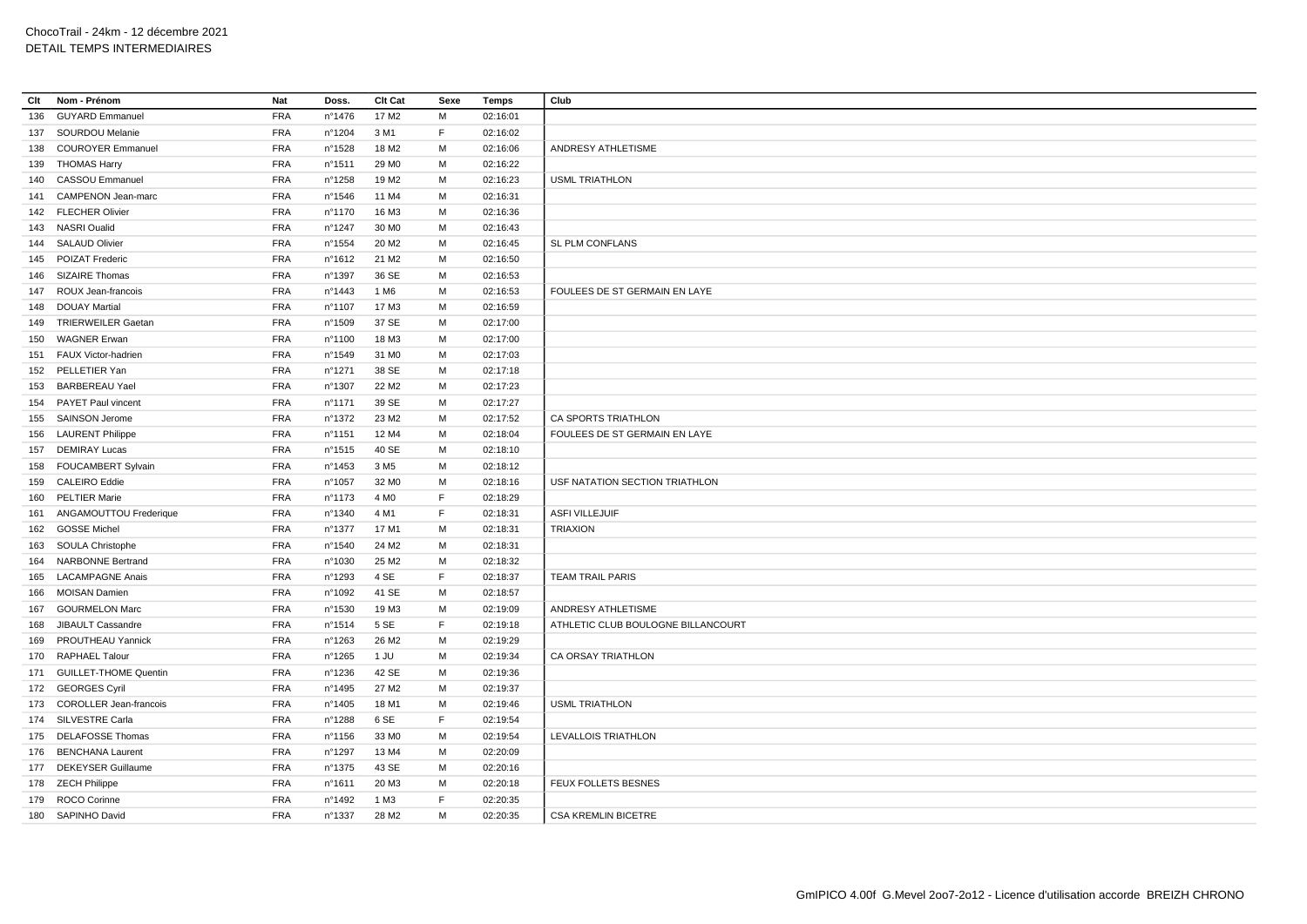| Clt | Nom - Prénom                | Nat        | Doss.            | Clt Cat           | Sexe | Temps    | Club                           |
|-----|-----------------------------|------------|------------------|-------------------|------|----------|--------------------------------|
| 181 | <b>BELNY Gladys</b>         | <b>FRA</b> | n°1338           | 3 M <sub>2</sub>  | F    | 02:20:35 | <b>CSA KREMLIN BICETRE</b>     |
|     | 182 THIBAUT Laffaille       | <b>FRA</b> | n°1085           | 19 M1             | М    | 02:20:37 | USF NATATION SECTION TRIATHLON |
| 183 | <b>UNTERSINGER Martin</b>   | <b>FRA</b> | n°1211           | 44 SE             | M    | 02:20:39 |                                |
| 184 | <b>GARCIA Patrick</b>       | <b>FRA</b> | n°1494           | 45 SE             | М    | 02:20:40 |                                |
|     | 185 MOISELET Aurelie        | <b>FRA</b> | nº1294           | 5 M1              | F    | 02:20:41 |                                |
| 186 | <b>THIRION Romain</b>       | <b>FRA</b> | n°1312           | 34 M <sub>0</sub> | М    | 02:20:41 |                                |
|     | 187 CHOCQUEEL Jerome        | <b>FRA</b> | n°1115           | 20 M1             | M    | 02:20:42 |                                |
| 188 | DE MARCHI Marie             | <b>FRA</b> | n°1369           | 5 MO              | F    | 02:20:51 |                                |
|     | 189 COTTIN Jerome           | <b>FRA</b> | $n^{\circ}$ 1513 | 29 M <sub>2</sub> | M    | 02:21:20 |                                |
|     | 190 SABBAH Frederic         | <b>FRA</b> | n°1039           | 35 MO             | M    | 02:21:31 |                                |
| 191 | <b>LAGARDERE Laurent</b>    | <b>FRA</b> | nº1325           | 21 M3             | M    | 02:21:31 |                                |
|     | 192 TANGUY Cyril            | <b>FRA</b> | n°1553           | 22 M3             | М    | 02:21:34 |                                |
|     | 193 BELLON Veronique        | <b>FRA</b> | n°1589           | 1 M <sub>5</sub>  | F.   | 02:21:49 | A.A.S. FRESNES TRIATHLON       |
|     | 194 BUISSON Clement         | <b>FRA</b> | nº1570           | 46 SE             | M    | 02:21:50 | <b>TEAM TRAIL PARIS</b>        |
|     | 195 DEBIEVRE Dominique      | <b>FRA</b> | n°1588           | 4 M <sub>5</sub>  | м    | 02:21:51 | A.A.S. FRESNES TRIATHLON       |
|     | 196 GUYOMAR Patrick         | <b>FRA</b> | n°1157           | 2 M <sub>6</sub>  | M    | 02:21:53 | S.O. HOUILLES TRIATHLON        |
|     | 197 SAQUET Caroline         | <b>FRA</b> | n°1354           | 6 MO              | F    | 02:21:53 |                                |
|     | 198 MBAYE Modou             | <b>FRA</b> | $n^{\circ}$ 1122 | 47 SE             | M    | 02:21:56 | CA ORSAY TRIATHLON             |
| 199 | AMBROSI Jerome              | <b>FRA</b> | n°1469           | 30 M <sub>2</sub> | М    | 02:21:59 | AC BOULOGNE BILLANCOURT        |
|     | 200 LELIEVRE Gilles         | <b>FRA</b> | n°1137           | 14 M4             | М    | 02:22:04 |                                |
|     | 201 GAVRILOFF Ivan          | <b>FRA</b> | n°1018           | 48 SE             | M    | 02:22:10 |                                |
|     | 202 ADT Jerome              | <b>FRA</b> | n°1112           | 31 M2             | M    | 02:22:21 |                                |
|     | 203 GEFFROY Erwan           | <b>FRA</b> | n°1201           | 21 M1             | M    | 02:22:22 |                                |
| 204 | JARRAR Said                 | <b>FRA</b> | n°1186           | 32 M2             | M    | 02:22:26 |                                |
|     | 205 HERVILLARD Francis      | <b>FRA</b> | nº1348           | 15 M4             | M    | 02:22:35 |                                |
| 206 | <b>OLERON Guillaume</b>     | <b>FRA</b> | $n^{\circ}$ 1316 | 49 SE             | М    | 02:22:43 |                                |
|     | 207 MAILLARD Sandrine       | <b>FRA</b> | $n^{\circ}$ 1548 | 4 M <sub>2</sub>  | F    | 02:22:46 |                                |
| 208 | <b>CHAUVET Philippe</b>     | <b>FRA</b> | n°1490           | 33 M2             | М    | 02:22:59 |                                |
|     | 209 FOURNIER Didier         | <b>FRA</b> | nº1544           | 23 M3             | M    | 02:23:08 |                                |
|     | 210 DE JESUS Nelson         | <b>FRA</b> | nº1361           | 34 M2             | М    | 02:23:14 |                                |
|     | 211 DUCHEMIN Olivier        | <b>FRA</b> | n°1131           | 24 M3             | M    | 02:23:15 |                                |
|     | 212 ALVELOS Virginie        | <b>FRA</b> | n°1129           | 5 M <sub>2</sub>  | F    | 02:23:24 | UA SOCIETE GENERALE            |
|     | 213 NOLLET Herve            | <b>FRA</b> | n°1180           | 5 M <sub>5</sub>  | M    | 02:23:24 | <b>TRIAXION</b>                |
|     | 214 QUESNAY Virginie        | <b>FRA</b> | n°1126           | 6 M1              | F    | 02:23:24 | UA SOCIETE GENERALE            |
|     | 215 LEFEBVRE Christophe     | <b>FRA</b> | nº1285           | 16 M4             | М    | 02:23:30 |                                |
|     | 216 MAIGNIEN Benoit         | <b>FRA</b> | n°1564           | 25 M3             | M    | 02:23:36 | FOULEES DE ST GERMAIN EN LAYE  |
| 217 | <b>SENEZ Emmanuel</b>       | <b>FRA</b> | nº1190           | 26 M3             | М    | 02:23:39 |                                |
|     | 218 TOUSSAINT Pascal        | FRA        | $n^{\circ}$ 1556 | 27 M3             | M    | 02:23:57 |                                |
|     | 219 LEBREDONCHEL Christophe | <b>FRA</b> | n°1049           | 17 M4             | М    | 02:24:00 |                                |
|     | 220 LESCROSNIER Marion      | <b>FRA</b> | n°1001           | 7 SE              | F    | 02:24:04 |                                |
|     | 221 SICART Lloyd            | <b>FRA</b> | $n^{\circ}$ 1516 | 36 M <sub>0</sub> | M    | 02:24:04 |                                |
|     | 222 CUZUEL Sylvain          | <b>FRA</b> | nº1339           | 18 M4             | M    | 02:24:06 |                                |
|     | 223 BEAUCHAMP Pascal        | <b>FRA</b> | n°1439           | 19 M4             | M    | 02:24:09 |                                |
|     | <b>PALUSSIERE Bastien</b>   | <b>FRA</b> |                  | 50 SE             | M    | 02:24:23 |                                |
| 224 |                             | <b>FRA</b> | n°1442           |                   |      |          |                                |
|     | 225 SIGONNEAU Laurent       |            | $n^{\circ}$ 1303 | 28 M3             | М    | 02:24:23 |                                |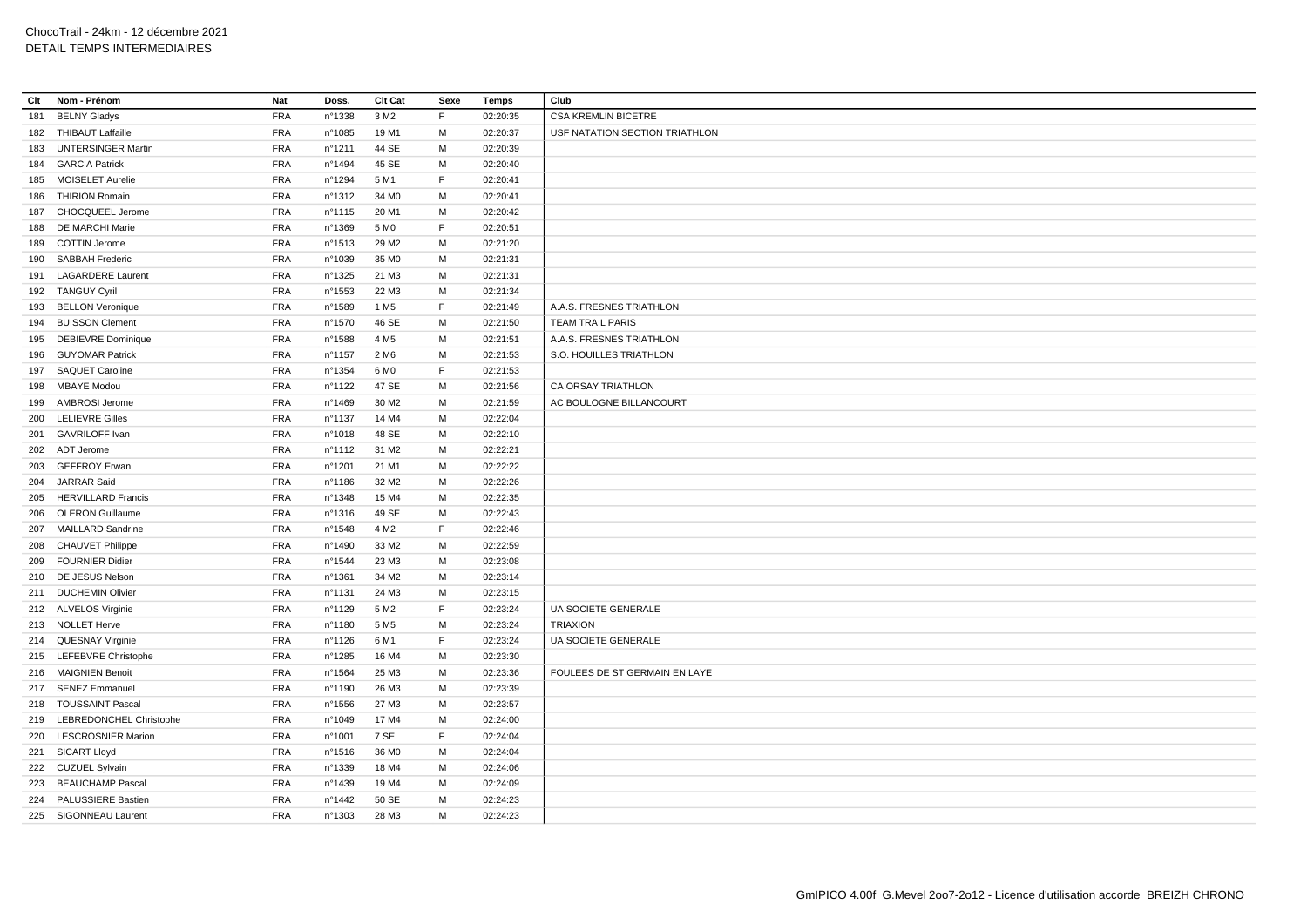| Clt | Nom - Prénom                 | Nat        | Doss.            | Clt Cat           | Sexe | Temps    | Club                             |
|-----|------------------------------|------------|------------------|-------------------|------|----------|----------------------------------|
| 226 | <b>GALEA Alexandre</b>       | <b>FRA</b> | n°1326           | 51 SE             | м    | 02:24:39 |                                  |
| 227 | RAYNAUD Edouard              | <b>FRA</b> | n°1425           | 52 SE             | М    | 02:24:47 |                                  |
| 228 | <b>GUILLEMINOT Clotilde</b>  | <b>FRA</b> | n°1555           | 2 M3              | F    | 02:24:49 |                                  |
|     | 229 LELONG Lionel            | <b>FRA</b> | n°1569           | 37 MO             | М    | 02:24:55 |                                  |
| 230 | <b>CHABOT Marie-laure</b>    | <b>FRA</b> | n°1207           | 6 M2              | F    | 02:25:01 | <b>SL PLM CONFLANS</b>           |
| 231 | ZULMEA Jean-charles          | <b>FRA</b> | $n^{\circ}$ 1452 | 6 M <sub>5</sub>  | М    | 02:25:25 |                                  |
| 232 | <b>BRASSIER Guillaume</b>    | <b>FRA</b> | n°1121           | 22 M1             | M    | 02:25:26 |                                  |
| 233 | <b>ARNAULT Laurent</b>       | <b>FRA</b> | $n^{\circ}$ 1543 | 35 M2             | М    | 02:25:29 |                                  |
|     | 234 GUILLON Jeremy           | <b>FRA</b> | n°1610           | 53 SE             | м    | 02:25:31 |                                  |
|     | 235 COUCHIES Jean-francois   | <b>FRA</b> | $n^{\circ}$ 1559 | 36 M2             | M    | 02:25:31 | SL MEULAN VEXIN SEINE ATHLETISME |
| 236 | <b>JOLY Marion</b>           | <b>FRA</b> | n°1227           | 8 SE              | F    | 02:25:35 | FOULEES DE ST GERMAIN EN LAYE    |
|     | 237 LELONG Anne laure        | <b>FRA</b> | n°1418           | 7 M1              | F    | 02:25:50 |                                  |
| 238 | <b>LAISNE Xavier</b>         | <b>FRA</b> | n°1510           | 23 M1             | M    | 02:26:01 |                                  |
| 239 | LE CLEAC'H Pauline           | <b>FRA</b> | n°1429           | 9 SE              | F    | 02:26:07 | SURESNES PASSION ATHLE MARATHON  |
|     | 240 MAURICE Pascal           | <b>FRA</b> | n°1252           | 7 M <sub>5</sub>  | М    | 02:26:08 |                                  |
|     | 241 DI TURSI Fanny           | <b>FRA</b> | $n^{\circ}$ 1376 | 10 SE             | F    | 02:26:39 | EA CERGY PONTOISE ATHLETISME     |
|     | 242 RANDHAWA Nadine          | <b>FRA</b> | nº1330           | 8 M1              | F    | 02:26:40 |                                  |
|     | 243 YVES Francois            | <b>FRA</b> | $n^{\circ}$ 1142 | 37 M2             | М    | 02:27:00 |                                  |
| 244 | <b>BONNET Jean marc</b>      | <b>FRA</b> | nº1384           | 8 M <sub>5</sub>  | М    | 02:27:02 |                                  |
|     | 245 GRANGER Olivier          | <b>FRA</b> | nº1148           | 38 M2             | М    | 02:27:03 |                                  |
|     | 246 CHAPOT Eric              | <b>FRA</b> | $n^{\circ}$ 1150 | 20 M4             | M    | 02:27:06 |                                  |
| 247 | <b>LEMAIRE ACHARD Audrey</b> | <b>FRA</b> | n°1251           | 9 M1              | F    | 02:27:08 | LA JEUNESSE DE CROISSY           |
|     | 248 MOREAU Stephane          | <b>FRA</b> | nº1130           | 29 M3             | M    | 02:27:10 | USF NATATION SECTION TRIATHLON   |
| 249 | <b>SONNECK Victor</b>        | <b>FRA</b> | n°1292           | 38 MO             | М    | 02:27:27 |                                  |
| 250 | <b>LECOMTE Herve</b>         | <b>FRA</b> | n°1014           | 30 M3             | М    | 02:27:32 |                                  |
| 251 | <b>DIVERGER Faty</b>         | <b>FRA</b> | $n^{\circ}$ 1273 | 2 M4              | F.   | 02:27:34 |                                  |
|     | 252 CHENE Gilles             | <b>FRA</b> | n°1196           | 21 M4             | M    | 02:27:39 | FOULEES DE ST GERMAIN EN LAYE    |
|     | 253 VERNAY Jacques           | <b>FRA</b> | n°1234           | 3 M <sub>6</sub>  | М    | 02:27:50 | CHAVILLE ATHLETISME              |
|     | 254 PEZET Didier             | <b>FRA</b> | n°1249           | 22 M4             | M    | 02:28:00 | C.L.O.C. ACHERES                 |
| 255 | <b>MALBATE Geraldine</b>     | <b>FRA</b> | $n^{\circ}$ 1228 | 10 M1             | F    | 02:28:00 | <b>SPADS TRIATHLON</b>           |
| 256 | LE GLOANNEC Erwann           | <b>FRA</b> | n°1568           | 39 M <sub>2</sub> | M    | 02:28:07 |                                  |
| 257 | <b>DELATOUCHE Antoine</b>    | <b>FRA</b> | n°1029           | 24 M1             | М    | 02:28:22 |                                  |
| 258 | <b>HENIQUE Benjamin</b>      | <b>FRA</b> | $n^{\circ}$ 1315 | 25 M1             | М    | 02:28:23 |                                  |
| 259 | <b>PERIER Olivier</b>        | <b>FRA</b> | n°1573           | 40 M <sub>2</sub> | м    | 02:28:25 | <b>LEVALLOIS TRIATHLON</b>       |
| 260 | <b>HATTON Olivier</b>        | <b>FRA</b> | $n^{\circ}$ 1332 | 26 M1             | М    | 02:28:25 |                                  |
| 261 | <b>COUDREAU Frederic</b>     | <b>FRA</b> | n°1184           | 31 M3             | м    | 02:28:30 |                                  |
| 262 | <b>NABRIN Kevin</b>          | <b>FRA</b> | n°1135           | 27 M1             | М    | 02:28:34 | <b>VERNEUIL AC</b>               |
| 263 | <b>BOSQUET Benoit</b>        | <b>FRA</b> | n°1289           | 28 M1             | M    | 02:28:38 |                                  |
| 264 | <b>SEGUIER Aurelien</b>      | <b>FRA</b> | n°1406           | 54 SE             | М    | 02:28:50 |                                  |
| 265 | <b>VIEILLEVIGNE Arnaud</b>   | <b>FRA</b> | n°1257           | 23 M4             | M    | 02:28:59 |                                  |
| 266 | <b>THOMAS Nicolas</b>        | <b>FRA</b> | nº1301           | 41 M <sub>2</sub> | M    | 02:29:23 | <b>VERNEUIL AC</b>               |
|     | 267 LAMOTHE Guillaume        | <b>FRA</b> | n°1351           | 42 M <sub>2</sub> | M    | 02:29:40 |                                  |
| 268 | MIKULOVIC Jacques            | <b>FRA</b> | n°1481           | 32 M3             | M    | 02:29:41 |                                  |
| 269 | HARDEMAN Stephane            | <b>FRA</b> | n°1437           | 43 M2             | M    | 02:29:54 |                                  |
|     | 270 CUZUEL Nicolas           | <b>FRA</b> | n°1308           | 33 M3             | М    | 02:30:09 |                                  |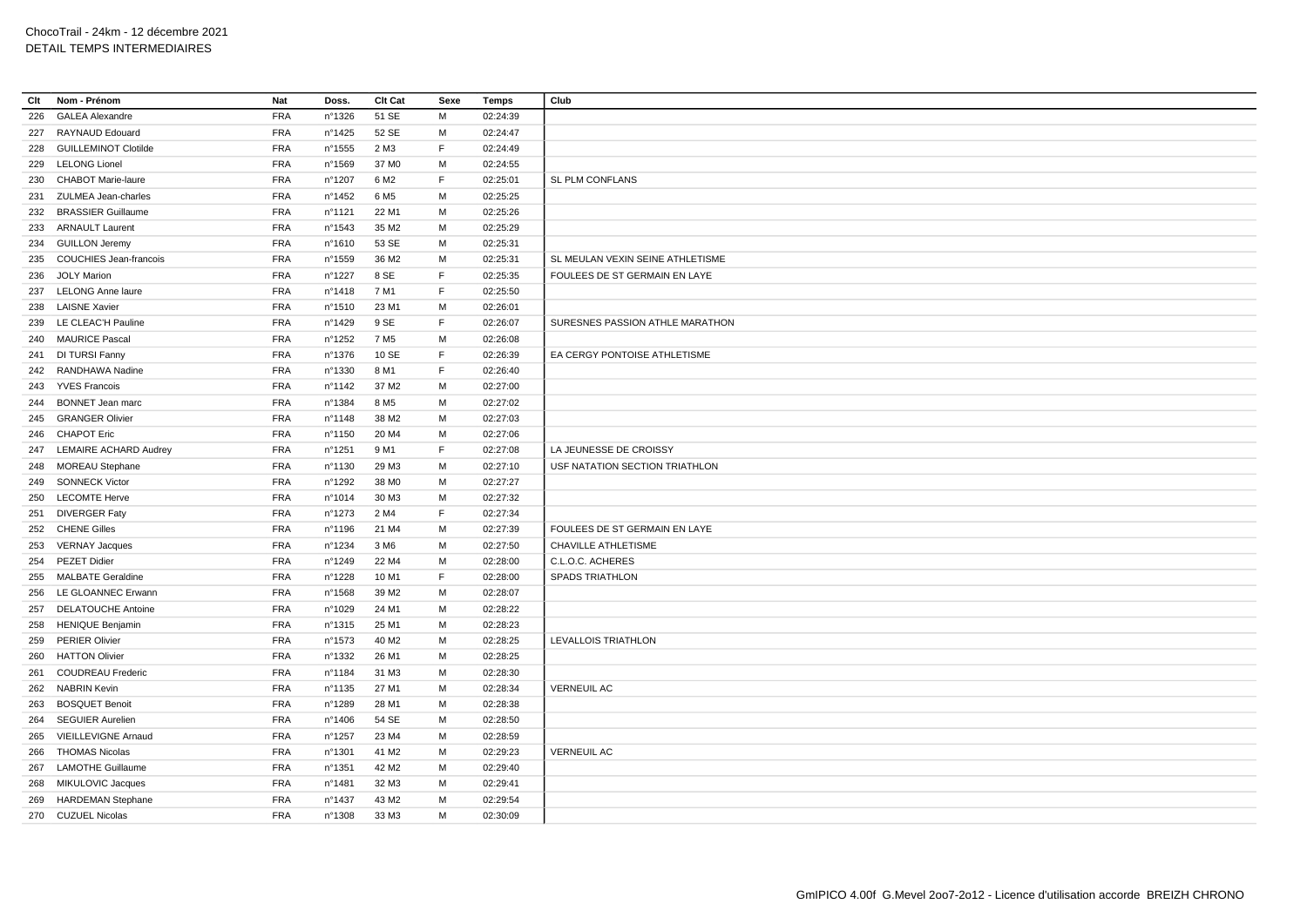| Clt | Nom - Prénom                | Nat        | Doss.            | Clt Cat           | Sexe | Temps    | Club                           |
|-----|-----------------------------|------------|------------------|-------------------|------|----------|--------------------------------|
| 271 | NGUYEN-SAUVAGE Vuong        | <b>FRA</b> | n°1032           | 44 M2             | М    | 02:30:33 | LEVALLOIS TRIATHLON            |
|     | 272 GORIN Laurence          | <b>FRA</b> | n°1067           | 7 M <sub>0</sub>  | F    | 02:30:37 | USF NATATION SECTION TRIATHLON |
|     | 273 CUNE Dorian             | <b>FRA</b> | n°1367           | 55 SE             | М    | 02:30:39 | TRIATH'CLUB D'ANDRESY          |
|     | 274 BOUDROT Thomas          | <b>FRA</b> | nº1436           | 45 M2             | M    | 02:30:44 | ASSOCIATION SPORTIVE MAULOISE  |
|     | 275 MAITRE Thierry          | <b>FRA</b> | n°1003           | 29 M1             | M    | 02:31:01 |                                |
|     | 276 MANCEAU Denis           | <b>FRA</b> | nº1435           | 24 M4             | M    | 02:31:03 |                                |
|     | 277 LARDET Benjamin         | <b>FRA</b> | nº1599           | 39 M <sub>0</sub> | M    | 02:31:17 | <b>TRIAXION</b>                |
|     | 278 GILLOT Jean baptiste    | <b>FRA</b> | nº1600           | 46 M <sub>2</sub> | M    | 02:31:19 | <b>TRIAXION</b>                |
| 279 | <b>JEANNE Karine</b>        | <b>FRA</b> | nº1229           | 7 M <sub>2</sub>  | F    | 02:31:19 | <b>SPADS TRIATHLON</b>         |
| 280 | <b>TRENSE Mehdi</b>         | <b>FRA</b> | n°1062           | 56 SE             | М    | 02:31:25 |                                |
| 281 | <b>CARPENTIER Alexandre</b> | <b>FRA</b> | nº1378           | 34 M3             | M    | 02:31:48 | EA CERGY PONTOISE ATHLETISME   |
|     | 282 ORIOL Pierre            | <b>FRA</b> | n°1591           | 9 M <sub>5</sub>  | M    | 02:32:00 | AC BOULOGNE BILLANCOURT        |
| 283 | <b>MJAIBER Anouar</b>       | <b>FRA</b> | nº1200           | 40 MO             | M    | 02:32:03 |                                |
|     | 284 GOUSSARD Benoit         | <b>FRA</b> | n°1497           | 57 SE             | M    | 02:32:10 |                                |
|     | 285 NICOLINO Stephane       | <b>FRA</b> | n°1557           | 35 M3             | м    | 02:32:11 | <b>AUVERS ATHLETISME</b>       |
|     | 286 WONG Ferdinand          | <b>FRA</b> | n°1216           | 30 M1             | M    | 02:32:12 | MARNE LA VALLEE ATHLETISME     |
| 287 | <b>JORET Esther</b>         | <b>FRA</b> | n°1392           | 8 M <sub>2</sub>  | F    | 02:32:14 | <b>GISORS ATHLETIC CLUB</b>    |
|     | 288 LAMBERT Bruno           | <b>FRA</b> | $n^{\circ}$ 1147 | 25 M4             | M    | 02:32:15 |                                |
| 289 | <b>DOUAY Fabrice</b>        | <b>FRA</b> | n°1101           | 36 M3             | М    | 02:32:19 |                                |
|     | 290 BODIN Sylvere           | <b>FRA</b> | nº1521           | 26 M4             | М    | 02:32:28 | SL VAUREAL ATHLETISME          |
|     | 291 MALLET Nathalie         | <b>FRA</b> | nº1421           | 9 M <sub>2</sub>  | F    | 02:32:37 |                                |
| 292 | <b>HEJJAOUI Diana</b>       | <b>FRA</b> | nº1174           | 11 SE             | F    | 02:32:42 |                                |
|     | 293 SIMONCINI Bruno         | <b>FRA</b> | nº1166           | 27 M4             | M    | 02:32:48 |                                |
| 294 | <b>STRUVE Mathias</b>       | <b>FRA</b> | nº1441           | 47 M2             | М    | 02:32:49 |                                |
|     | 295 JEANNE Delphine         | <b>FRA</b> | n°1056           | 8 M <sub>0</sub>  | F    | 02:32:50 |                                |
| 296 | <b>TOUTEE Cyril</b>         | <b>FRA</b> | nº1214           | 48 M2             | М    | 02:33:03 |                                |
| 297 | <b>GOUDJIL Mohand</b>       | <b>FRA</b> | n°1065           | 37 M3             | M    | 02:33:06 | ARGENTEUIL ATHLETISME          |
| 298 | <b>TRASBOT Romain</b>       | <b>FRA</b> | n°1536           | 41 M <sub>0</sub> | м    | 02:33:11 | UA SOCIETE GENERALE            |
| 299 | <b>THOLLON Vincent</b>      | <b>FRA</b> | nº1331           | 38 M3             | M    | 02:33:15 | <b>USML TRIATHLON</b>          |
| 300 | JOYEUX Kim                  | <b>FRA</b> | $n^{\circ}$ 1416 | 12 SE             | F    | 02:33:28 |                                |
| 301 | <b>AMON Emmanuel</b>        | <b>FRA</b> | nº1167           | 39 M3             | М    | 02:33:30 |                                |
|     | 302 LE CORVIC Remy          | <b>FRA</b> | n°1493           | 10 M <sub>5</sub> | M    | 02:33:33 | AS X-FAB TOPPAN                |
| 303 | <b>GIBAULT Francois</b>     | <b>FRA</b> | nº1394           | 42 M <sub>0</sub> | М    | 02:33:44 | <b>USML TRIATHLON</b>          |
|     | 304 MANUEL Julie            | <b>FRA</b> | n°1286           | 13 SE             | F    | 02:33:44 |                                |
|     | 305 LEFEBVRE Jean-baptiste  | <b>FRA</b> | nº1162           | 31 M1             | M    | 02:33:50 |                                |
| 306 | GINESTET Jean-claude        | <b>FRA</b> | n°1060           | 28 M4             | M    | 02:33:55 |                                |
| 307 | <b>JACOB Renaud</b>         | <b>FRA</b> | nº1134           | 58 SE             | M    | 02:33:56 | FRONT RUNNERS DE PARIS         |
| 308 | <b>YAZID Khettal</b>        | <b>FRA</b> | n°1215           | 32 M1             | M    | 02:33:59 |                                |
|     | 309 PORHEL Sabine           | <b>FRA</b> | $n^{\circ}$ 1455 | 9 M <sub>0</sub>  | F    | 02:34:01 |                                |
|     | 310 GAZARD Magali           | <b>FRA</b> | nº1344           | 10 M <sub>2</sub> | F.   | 02:34:05 | CA MANTES-LA-VILLE             |
|     | 311 BERTHELOT Arnaud        | <b>FRA</b> | n°1467           | 49 M <sub>2</sub> | M    | 02:34:13 |                                |
|     | 312 BERTO Bruno             | <b>FRA</b> | n°1552           | 11 M <sub>5</sub> | M    | 02:34:19 |                                |
|     | 313 FAURE Yves              | <b>FRA</b> | nº1230           | 3 M3              | F    | 02:34:24 |                                |
|     | 314 GERLACHE Olivier        | <b>FRA</b> | nº1160           | 50 M2             | M    | 02:34:46 | SL PLM CONFLANS                |
|     | 315 LE BORGNE Christophe    | <b>FRA</b> | n°1300           | 51 M2             | М    | 02:35:06 |                                |
|     |                             |            |                  |                   |      |          |                                |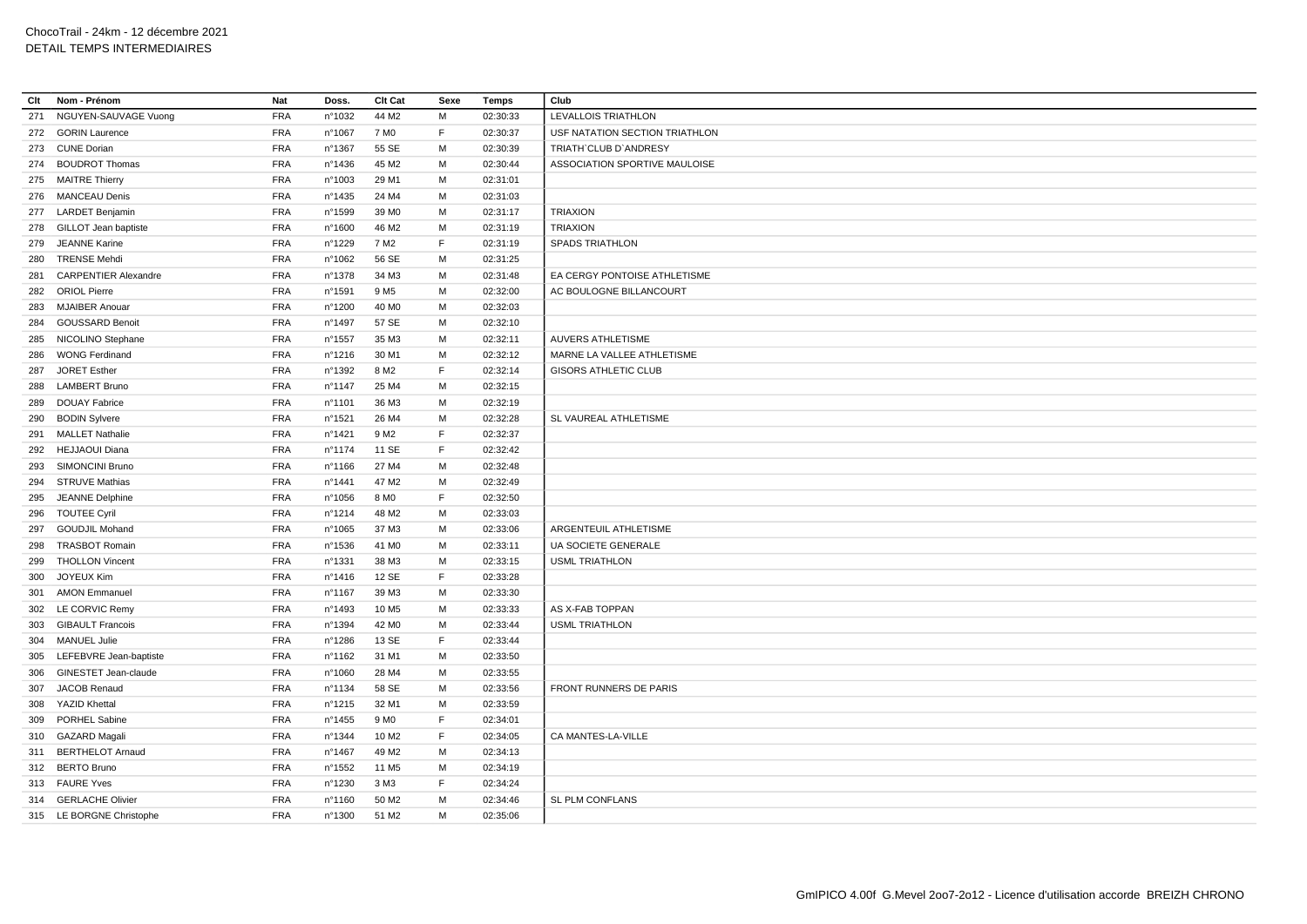| Clt | Nom - Prénom              | Nat        | Doss.            | Clt Cat           | Sexe | Temps    | Club                          |
|-----|---------------------------|------------|------------------|-------------------|------|----------|-------------------------------|
| 316 | <b>DUFOURNAUD Laurent</b> | <b>FRA</b> | n°1242           | 40 M3             | M    | 02:35:06 |                               |
| 317 | <b>BEURIER Damien</b>     | <b>FRA</b> | n°1309           | 43 MO             | M    | 02:35:08 |                               |
| 318 | <b>MAHFOUDHI Janette</b>  | <b>FRA</b> | n°1299           | 11 M <sub>2</sub> | F    | 02:35:08 |                               |
| 319 | PREZEAU Olivier           | <b>FRA</b> | n°1064           | 41 M3             | М    | 02:35:16 | ARGENTEUIL ATHLETISME         |
| 320 | <b>GOMES Maria</b>        | <b>FRA</b> | n°1281           | 4 M3              | F.   | 02:35:18 |                               |
| 321 | <b>FOSSAT Mathilde</b>    | <b>FRA</b> | n°1519           | 14 SE             | F    | 02:35:28 | CLUB ATHLETIQUE AUBERGENVILLE |
|     | 322 CHARAU Philippe       | <b>FRA</b> | $n^{\circ}$ 1525 | 42 M3             | M    | 02:35:28 | ANDRESY ATHLETISME            |
| 323 | <b>CESBRON Anne</b>       | <b>FRA</b> | n°1068           | 11 M1             | F    | 02:35:32 | <b>HELLS RIDERS CYCLING</b>   |
| 324 | ALEGRIA - PREVOT Olinda   | <b>FRA</b> | $n^{\circ}$ 1445 | 5 M3              | F.   | 02:35:34 | RMA PARIS TRIATHLON           |
| 325 | CHOLLOU Kyllian           | <b>FRA</b> | n°1458           | 3 ES              | M    | 02:35:42 |                               |
| 326 | <b>DEFERT Diane</b>       | <b>FRA</b> | n°1561           | 10 M <sub>0</sub> | F.   | 02:35:47 |                               |
|     | 327 LACAZE Romain         | <b>FRA</b> | nº1598           | 44 M <sub>0</sub> | M    | 02:35:47 |                               |
|     | 328 CABUT Lionel          | <b>FRA</b> | n°1579           | 33 M1             | М    | 02:35:57 | US TORCY ATHLETISME           |
| 329 | <b>CICCHERO Bruno</b>     | <b>FRA</b> | n°1527           | 43 M3             | M    | 02:36:00 | ANDRESY ATHLETISME            |
| 330 | <b>RENKIN Frederic</b>    | <b>FRA</b> | n°1606           | 52 M <sub>2</sub> | M    | 02:36:04 |                               |
| 331 | <b>LABROT Caroline</b>    | <b>FRA</b> | n°1052           | 12 M <sub>2</sub> | F    | 02:36:06 |                               |
|     | 332 PIETU Yannick         | <b>FRA</b> | n°1327           | 34 M1             | М    | 02:36:11 |                               |
|     | 333 NICOLET Gregoire      | <b>FRA</b> | n°1027           | 45 M <sub>0</sub> | M    | 02:36:14 |                               |
| 334 | <b>ROBERT Pierre</b>      | <b>FRA</b> | n°1393           | 4 M <sub>6</sub>  | М    | 02:36:14 | EA CERGY PONTOISE ATHLETISME  |
|     | 335 COBUT Julie           | <b>FRA</b> | n°1222           | 12 M1             | F    | 02:36:28 | FOULEES DE ST GERMAIN EN LAYE |
| 336 | <b>LAFARGUE Isabelle</b>  | <b>FRA</b> | nº1038           | 3 M4              | F    | 02:36:31 | RAMBOUILLET SPORTS            |
| 337 | ROUSSELET Deborah         | <b>FRA</b> | n°1004           | 11 M <sub>0</sub> | F.   | 02:36:57 |                               |
| 338 | <b>PACHOT Marion</b>      | <b>FRA</b> | nº1036           | 15 SE             | F    | 02:37:16 |                               |
| 339 | <b>VIGNIER Clement</b>    | <b>FRA</b> | nº1520           | 46 M <sub>0</sub> | M    | 02:37:18 |                               |
| 340 | <b>KOWALSKI Nicolas</b>   | <b>FRA</b> | $n^{\circ}$ 1255 | 35 M1             | M    | 02:37:19 |                               |
| 341 | <b>LEPAGNOT Claire</b>    | <b>FRA</b> | n°1542           | 16 SE             | F    | 02:37:33 |                               |
|     | 342 GARCON Theodule       | <b>FRA</b> | n°1566           | 59 SE             | M    | 02:37:35 |                               |
|     | 343 DIDIER Jacques        | <b>FRA</b> | n°1585           | 29 M4             | М    | 02:37:44 | CA ORSAY TRIATHLON            |
|     | 344 LE TREIZE Pierre      | <b>FRA</b> | n°1026           | 60 SE             | M    | 02:37:46 |                               |
| 345 | <b>MORLAIX Sylvain</b>    | <b>FRA</b> | n°1192           | 12 M <sub>5</sub> | M    | 02:37:52 | FOULEES DE ST GERMAIN EN LAYE |
| 346 | <b>KACZOR Aurelien</b>    | <b>FRA</b> | n°1407           | 61 SE             | м    | 02:37:55 |                               |
| 347 | <b>DELHAYE Laurent</b>    | FRA        | nº1223           | 36 M1             | M    | 02:38:11 |                               |
| 348 | <b>BENOIT Laurent</b>     | <b>FRA</b> | n°1484           | 44 M3             | M    | 02:38:22 |                               |
| 349 | <b>BOUTIN Michele</b>     | <b>FRA</b> | n°1047           | 4 M4              | F.   | 02:38:26 |                               |
| 350 | <b>MOMEY Alexandre</b>    | FRA        | n°1414           | 53 M2             | M    | 02:38:29 |                               |
|     | <b>HADDAD Philippe</b>    | <b>FRA</b> |                  | 30 M4             | M    | 02:38:32 |                               |
| 351 | <b>TANCHOT Jerome</b>     | <b>FRA</b> | n°1306<br>n°1460 | 54 M2             | M    | 02:38:37 | ASSOCIATION SPORTIVE MAULOISE |
| 352 |                           |            |                  |                   |      |          |                               |
|     | 353 COULIBALY Jean        | <b>FRA</b> | nº1210           | 13 M <sub>5</sub> | M    | 02:38:37 | ARGENTEUIL ATHLETISME         |
| 354 | MIRANDA Ricardo           | <b>FRA</b> | n°1507           | 37 M1             | M    | 02:38:49 |                               |
| 355 | <b>GINESTET Maud</b>      | <b>FRA</b> | n°1061           | 17 SE             | F    | 02:38:49 |                               |
|     | 356 FREDERIC Guyard       | <b>FRA</b> | n°1138           | 45 M3             | M    | 02:38:56 |                               |
| 357 | <b>PAULIN Benoit</b>      | <b>FRA</b> | n°1203           | 55 M2             | M    | 02:39:05 |                               |
| 358 | MOURA DE CASTRO Sergio    | <b>FRA</b> | nº1324           | 46 M3             | M    | 02:39:05 |                               |
| 359 | <b>JAN Cedric</b>         | <b>FRA</b> | n°1104           | 56 M2             | M    | 02:39:12 |                               |
| 360 | <b>LE GOAS Ludovic</b>    | <b>FRA</b> | nº1335           | 38 M1             | M    | 02:39:21 |                               |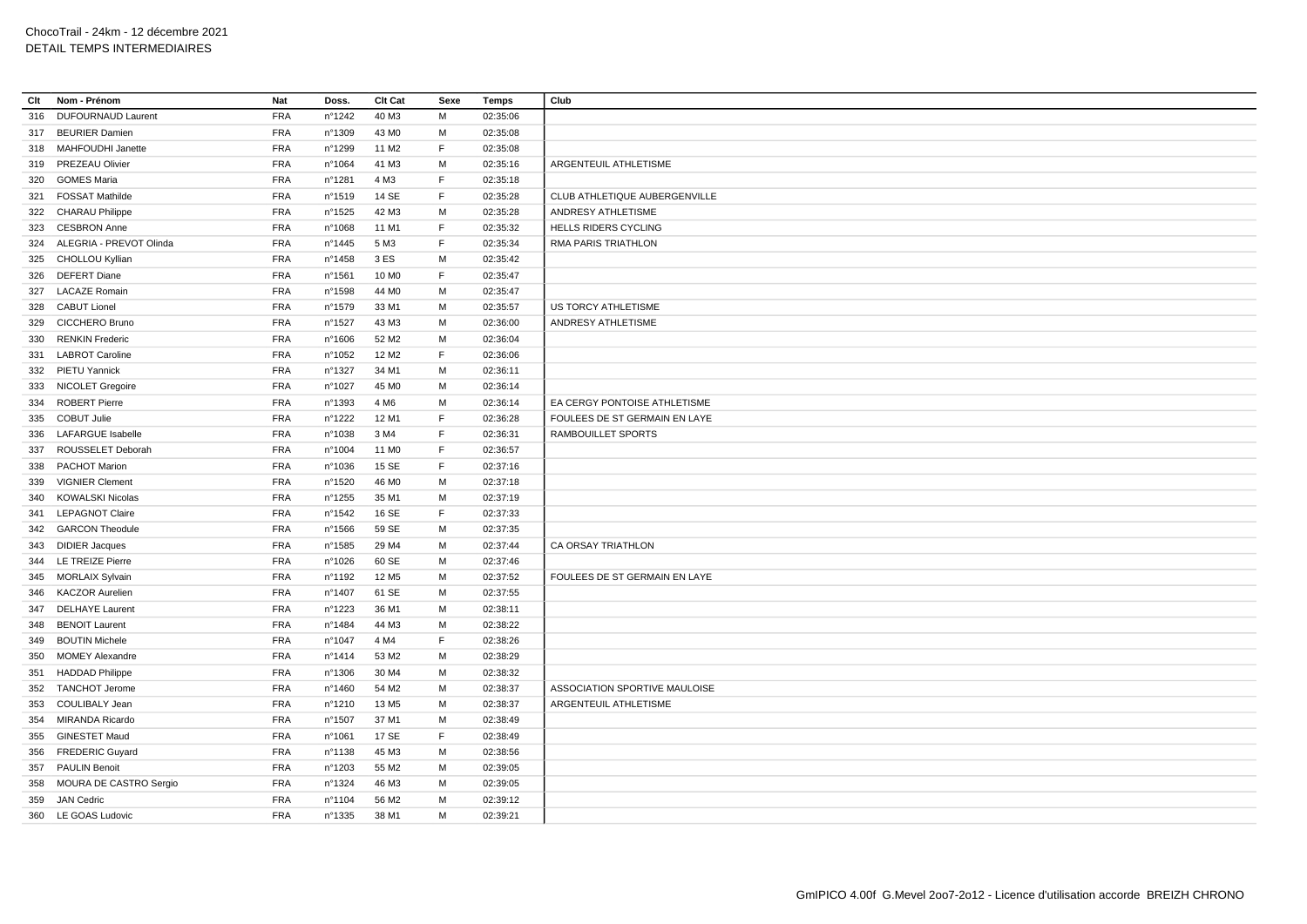| Clt | Nom - Prénom                   | Nat        | Doss.            | Clt Cat           | Sexe        | <b>Temps</b> | Club                            |
|-----|--------------------------------|------------|------------------|-------------------|-------------|--------------|---------------------------------|
| 361 | <b>AHMED Ramy</b>              | <b>FRA</b> | n°1033           | 62 SE             | M           | 02:39:34     |                                 |
|     | 362 LEMESLE Catherine          | <b>FRA</b> | n°1194           | 5 M4              | F           | 02:39:39     |                                 |
| 363 | <b>GAPAILLARD Vincent</b>      | <b>FRA</b> | nº1206           | 39 M1             | M           | 02:39:45     |                                 |
| 364 | <b>SZUKALA Vincent</b>         | <b>FRA</b> | n°1199           | 47 M <sub>0</sub> | M           | 02:39:49     |                                 |
|     | 365 PULCINI Nicolas            | <b>FRA</b> | n°1419           | 63 SE             | M           | 02:39:59     |                                 |
| 366 | MARANGOTTO Jacqueline          | <b>FRA</b> | n°1396           | 2 M <sub>5</sub>  | F           | 02:40:09     |                                 |
|     | 367 OURIAGHLI Sophia           | <b>FRA</b> | n°1169           | 13 M2             | F           | 02:40:09     |                                 |
| 368 | <b>CHRISTOPHE Duval</b>        | <b>FRA</b> | n°1539           | 57 M2             | M           | 02:40:21     |                                 |
|     | 369 FIDALGO Jose               | <b>FRA</b> | n°1434           | 58 M2             | м           | 02:40:44     |                                 |
|     | 370 CHESNEAU Jerome            | <b>FRA</b> | n°1583           | 59 M2             | M           | 02:40:53     |                                 |
| 371 | <b>SAMSON Clement</b>          | <b>FRA</b> | n°1132           | 48 M <sub>0</sub> | M           | 02:40:55     |                                 |
|     | 372 ROUSSEAU Anne-charlotte    | <b>FRA</b> | nº1420           | 18 SE             | F           | 02:41:01     |                                 |
|     | 373 DOSE Laura                 | <b>FRA</b> | n°1491           | 19 SE             | F           | 02:41:10     |                                 |
|     | 374 BRUN Baptiste              | <b>FRA</b> | n°1518           | 40 M1             | M           | 02:41:12     |                                 |
|     | 375 DURIF Rudy                 | <b>FRA</b> | n°1496           | 64 SE             | M           | 02:41:15     |                                 |
|     | 376 CHAN YAO CHONG Pierre      | <b>FRA</b> | n°1502           | 5 M <sub>6</sub>  | M           | 02:41:16     |                                 |
|     | 377 LEVIEIL Yann               | <b>FRA</b> | n°1365           | 31 M4             | M           | 02:41:16     |                                 |
|     | 378 LE BOULAIR Marc            | <b>FRA</b> | nº1106           | 14 M <sub>5</sub> | M           | 02:41:29     | RUNNING CLUB DE CORBIE          |
| 379 | <b>GARNIER Julien</b>          | <b>FRA</b> | n°1020           | 49 M <sub>0</sub> | M           | 02:41:38     |                                 |
| 380 | <b>VALIN Nathalie</b>          | <b>FRA</b> | nº1318           | 6 M4              | F           | 02:41:52     | AC BEAUCHAMP                    |
| 381 | <b>LAPORTE Michel</b>          | <b>FRA</b> | n°1336           | 60 M <sub>2</sub> | M           | 02:42:12     | FOULEES DE ST GERMAIN EN LAYE   |
|     |                                |            |                  |                   |             |              |                                 |
|     | 382 PRIAULT Cedrik             | <b>FRA</b> | n°1266           | 61 M2             | M           | 02:42:15     |                                 |
| 383 | <b>DARRASPEN Audrey</b>        | <b>FRA</b> | n°1387           | 14 M <sub>2</sub> | F           | 02:42:21     | TRI TEAM ST GERMAIN             |
|     | 384 MANDON Valerie             | <b>FRA</b> | nº1165           | 7 M4              | $\mathsf F$ | 02:42:22     |                                 |
| 385 | <b>SALIGOT Benoit</b>          | <b>FRA</b> | n°1143           | 62 M <sub>2</sub> | M           | 02:42:24     |                                 |
| 386 | <b>REPETTO Baptiste</b>        | <b>FRA</b> | n°1290           | 65 SE             | M           | 02:42:40     | VAL-DE-REUIL AC                 |
| 387 | <b>ISCHARD Patrick</b>         | <b>FRA</b> | n°1008           | 41 M1             | M           | 02:42:46     |                                 |
| 388 | <b>TURBELIN Cecile</b>         | <b>FRA</b> | n°1220           | 12 M <sub>0</sub> | $\mathsf F$ | 02:43:12     |                                 |
| 389 | POIGNONEC Didier               | <b>FRA</b> | n°1473           | 32 M4             | M           | 02:43:15     | RAMBOUILLET SPORTS              |
| 390 | <b>MASSE Allison</b>           | <b>FRA</b> | nº1105           | 13 M1             | F           | 02:43:23     |                                 |
| 391 | <b>LAGREE Jerome</b>           | <b>FRA</b> | n°1218           | 66 SE             | M           | 02:43:31     | US TORCY ATHLETISME             |
| 392 | <b>OLIVIER Bastien</b>         | <b>FRA</b> | n°1117           | 63 M2             | M           | 02:43:51     |                                 |
|     | 393 RECANATI Celia             | <b>FRA</b> | n°1154           | 20 SE             | F           | 02:43:53     |                                 |
| 394 | <b>OLIVIER Cedric</b>          | <b>FRA</b> | n°1118           | 47 M3             | M           | 02:43:54     |                                 |
| 395 | <b>CEBRON DE LISLE Arminda</b> | <b>FRA</b> | n°1298           | 14 M1             | F           | 02:43:59     | AO CHARENTON                    |
| 396 | <b>CHIRON Geraldine</b>        | <b>FRA</b> | n°1050           | 6 M3              | F           | 02:44:10     |                                 |
| 397 | <b>POLIER Nicolas</b>          | <b>FRA</b> | nº1430           | 42 M1             | M           | 02:44:29     | SURESNES PASSION ATHLE MARATHON |
|     | 398 PEREIRA Charles            | <b>FRA</b> | nº1146           | 64 M2             | M           | 02:44:30     |                                 |
| 399 | <b>SOKOL Robert</b>            | <b>FRA</b> | nº1431           | 33 M4             | M           | 02:44:31     | SURESNES PASSION ATHLE MARATHON |
|     | 400 LILI Venancio              | <b>FRA</b> | nº1440           | 48 M3             | М           | 02:44:34     |                                 |
|     | 401 BOISSINOT Olivier          | <b>FRA</b> | n°1489           | 49 M3             | М           | 02:44:37     |                                 |
|     | 402 SEGARD Agnes               | <b>FRA</b> | $n^{\circ}$ 1465 | 7 M3              | E           | 02:44:37     | SURESNES PASSION ATHLE MARATHON |
| 403 | <b>DOUSSAINT Emmanuel</b>      | <b>FRA</b> | n°1058           | 34 M4             | M           | 02:45:19     |                                 |
| 404 | <b>KONE Dodo</b>               | <b>FRA</b> | nº1235           | 43 M1             | M           | 02:45:19     |                                 |
|     | 405 BIGOT Nadine               | <b>FRA</b> | n°1604           | 1 M <sub>6</sub>  | F           | 02:45:27     | POISSY TRIATHLON                |
|     |                                |            |                  |                   |             |              |                                 |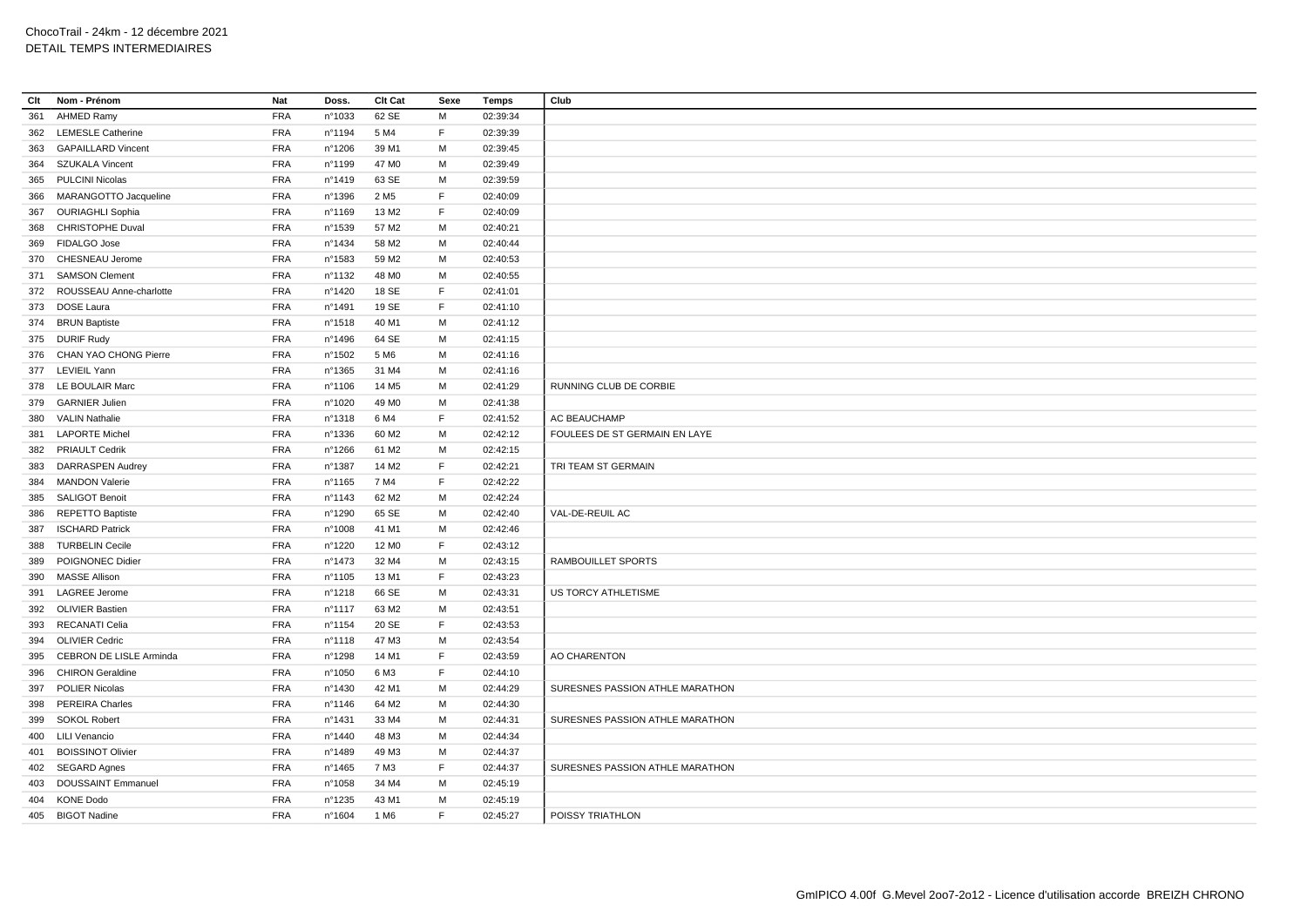| Clt | Nom - Prénom                  | Nat        | Doss.            | Clt Cat           | Sexe        | Temps    | Club                               |
|-----|-------------------------------|------------|------------------|-------------------|-------------|----------|------------------------------------|
| 406 | <b>VALEYRE Didier</b>         | FRA        | n°1109           | 15 M <sub>5</sub> | М           | 02:45:29 |                                    |
| 407 | <b>DALIGAND Nicolas</b>       | <b>FRA</b> | n°1362           | 65 M2             | M           | 02:45:40 |                                    |
| 408 | <b>ALBERTELLI Laurent</b>     | <b>FRA</b> | nº1374           | 50 M3             | М           | 02:45:50 |                                    |
| 409 | LE BRIS Emmanuel              | <b>FRA</b> | n°1328           | 51 M3             | M           | 02:45:54 | SL PLM CONFLANS                    |
|     | 410 PLOUZENNEC Bertrand       | <b>FRA</b> | n°1461           | 66 M2             | M           | 02:45:57 |                                    |
| 411 | <b>FONSECA Nolwenn</b>        | <b>FRA</b> | n°1302           | 13 M <sub>0</sub> | F           | 02:46:02 |                                    |
|     | 412 DUMONT Cyrille            | <b>FRA</b> | n°1181           | 52 M3             | M           | 02:46:33 | FOULEES DE ST GERMAIN EN LAYE      |
|     | 413 NATIVEL Celine            | <b>FRA</b> | n°1114           | 15 M1             | F           | 02:46:59 |                                    |
|     | 414 GIORGI Simon              | <b>FRA</b> | n°1482           | 50 MO             | М           | 02:47:27 |                                    |
|     | 415 ROZIER Christel           | <b>FRA</b> | n°1304           | 16 M1             | F           | 02:47:32 |                                    |
| 416 | <b>PAPELOREY Vincent</b>      | <b>FRA</b> | n°1381           | 67 M2             | M           | 02:47:35 | SL PLM CONFLANS                    |
|     | 417 DANG Thanh                | <b>FRA</b> | n°1248           | 16 M <sub>5</sub> | M           | 02:47:39 |                                    |
| 418 | HERVOUET-BARANGER Mickael     | <b>FRA</b> | n°1541           | 44 M1             | M           | 02:47:56 |                                    |
|     | 419 RONGIER Stephane          | <b>FRA</b> | nº1125           | 51 M <sub>0</sub> | М           | 02:48:18 |                                    |
|     | 420 NASSIR Chakib             | <b>FRA</b> | n°1108           | 68 M2             | M           | 02:48:27 | <b>ASFI VILLEJUIF</b>              |
| 421 | AUBERT DE VINCELLES Arnaud    | <b>FRA</b> | nº1178           | 53 M3             | M           | 02:48:49 | FOULEES DE ST GERMAIN EN LAYE      |
| 422 | HENAO HENAO Juan sebastian    | FRA        | n°1550           | 67 SE             | M           | 02:48:56 | S.O. HOUILLES TRIATHLON            |
|     | 423 NAVIER Alizee             | <b>FRA</b> | n°1551           | 21 SE             | F           | 02:48:57 | SO HOUILLES                        |
| 424 | <b>BLANDIN Nicolas</b>        | <b>FRA</b> | n°1155           | 45 M1             | M           | 02:48:58 | SL PLM CONFLANS                    |
| 425 | <b>SEBBAH Severine</b>        | <b>FRA</b> | n°1499           | 14 M <sub>0</sub> | F           | 02:49:24 |                                    |
|     | 426 LECOURT David             | <b>FRA</b> | nº1417           | 69 M <sub>2</sub> | M           | 02:49:55 |                                    |
| 427 | GIRARD Dominique paul roger   | <b>FRA</b> | $n^{\circ}$ 1503 | 35 M4             | M           | 02:50:06 |                                    |
| 428 | <b>CARROUGET Jean-charles</b> | <b>FRA</b> | n°1609           | 17 M <sub>5</sub> | M           | 02:50:25 |                                    |
| 429 | <b>CORDONNIER Francois</b>    | <b>FRA</b> | n°1608           | 18 M <sub>5</sub> | M           | 02:50:27 |                                    |
| 430 | <b>MEHEUST Yannick</b>        | <b>FRA</b> | nº1531           | 70 M <sub>2</sub> | M           | 02:50:30 | ANDRESY ATHLETISME                 |
| 431 | PASCUAL Jean manuel           | <b>FRA</b> | n°1533           | 19 M <sub>5</sub> | М           | 02:50:30 | ANDRESY ATHLETISME                 |
| 432 | <b>CHEVALIER Celine</b>       | <b>FRA</b> | n°1526           | 17 M1             | $\mathsf F$ | 02:50:31 | ANDRESY ATHLETISME                 |
| 433 | <b>BEKKA Zainab</b>           | <b>FRA</b> | n°1523           | 15 M <sub>0</sub> | F           | 02:50:32 | ANDRESY ATHLETISME                 |
|     | 434 ZERJAV Gregory            | <b>FRA</b> | n°1535           | 46 M1             | M           | 02:50:32 | ANDRESY ATHLETISME                 |
| 435 | <b>NGUYEN Alice</b>           | <b>FRA</b> | nº1358           | 22 SE             | F           | 02:50:35 |                                    |
| 436 | <b>BOUTET Jeremy</b>          | <b>FRA</b> | n°1388           | 52 M <sub>0</sub> | M           | 02:50:44 | EA CERGY PONTOISE ATHLETISME       |
| 437 | <b>SANFINS Ines</b>           | <b>FRA</b> | n°1296           | 23 SE             | F           | 02:50:47 |                                    |
| 438 | <b>BARROIS Julien</b>         | <b>FRA</b> | n°1091           | 71 M <sub>2</sub> | M           | 02:50:48 |                                    |
| 439 | <b>MOCKELYN Dimitri</b>       | <b>FRA</b> | n°1295           | 68 SE             | M           | 02:50:49 |                                    |
| 440 | PUGSLEY Gareth                | <b>FRA</b> | n°1187           | 72 M <sub>2</sub> | M           | 02:50:50 | RUNNING ET MARATHON DE BOIS D ARCY |
| 441 | REBEYROLLE Caroline           | <b>FRA</b> | n°1357           | 16 M <sub>0</sub> | F           | 02:50:51 |                                    |
| 442 | REBEYROLLE Jeremy             | <b>FRA</b> | nº1356           | 53 M <sub>0</sub> | M           | 02:50:54 |                                    |
|     | 443 MARZETTI Deborah          | <b>FRA</b> | n°1389           | 24 SE             | F           | 02:50:55 |                                    |
|     | 444 MENARD Merry              | <b>FRA</b> | n°1274           | 8 M3              | F.          | 02:50:56 |                                    |
|     | 445 LORIN Sylvain             | <b>FRA</b> | n°1275           | 54 M3             | М           | 02:50:56 |                                    |
|     | 446 MATHIAS Piegelin          | <b>FRA</b> | $n^{\circ}$ 1565 | 69 SE             | M           | 02:50:59 |                                    |
|     | 447 SANTENAC Marc             | <b>FRA</b> | n°1066           | 36 M4             | M           | 02:51:10 | <b>USM MALAKOFF</b>                |
| 448 | SELMET Jamila                 | <b>FRA</b> | n°1601           | 18 M1             | F           | 02:51:11 | ATHLETIC CLUB DE COLOMBES          |
| 449 | <b>CALENTIER Baudouin</b>     | <b>FRA</b> | n°1096           | 4 ES              | M           | 02:51:33 |                                    |
|     | 450 PILLIERE Remy             | <b>FRA</b> | nº1574           | 20 M <sub>5</sub> | M           | 02:51:59 |                                    |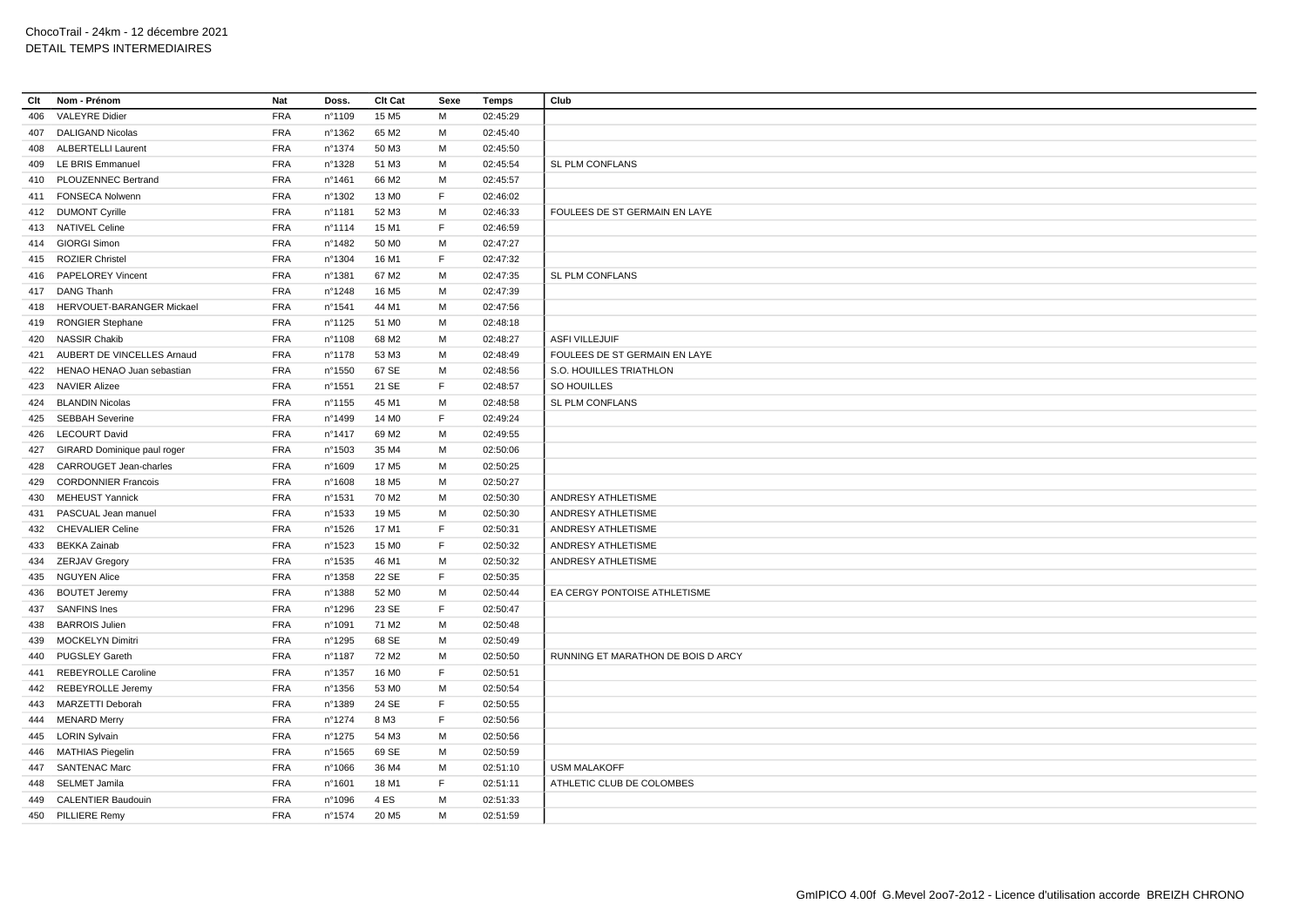| Clt        | Nom - Prénom                | Nat        | Doss.            | Clt Cat           | Sexe        | <b>Temps</b> | Club                           |
|------------|-----------------------------|------------|------------------|-------------------|-------------|--------------|--------------------------------|
| 451        | <b>SALAH Sofiene</b>        | <b>FRA</b> | n°1409           | 47 M1             | M           | 02:52:02     | FOULEES DE ST GERMAIN EN LAYE  |
|            | 452 VERDET Christophe       | <b>FRA</b> | nº1323           | 55 M3             | M           | 02:52:10     |                                |
| 453        | <b>LACHAUD Celine</b>       | <b>FRA</b> | n°1012           | 19 M1             | F           | 02:52:22     |                                |
| 454        | <b>DELAUNAY Camille</b>     | <b>FRA</b> | n°1189           | 17 M <sub>0</sub> | F.          | 02:52:23     |                                |
| 455        | <b>GHELLOUSSI Nadia</b>     | <b>FRA</b> | n°1522           | 20 M1             | F.          | 02:52:34     |                                |
| 456        | LE FLOCH Ronan              | <b>FRA</b> | $n^{\circ}$ 1446 | 70 SE             | M           | 02:52:34     |                                |
| 457        | <b>CORRIOU Laura</b>        | <b>FRA</b> | nº1576           | 25 SE             | F           | 02:52:37     |                                |
| 458        | <b>ETCHETO Laetitia</b>     | <b>FRA</b> | nº1168           | 21 M1             | $\mathsf F$ | 02:52:47     | SL PLM CONFLANS                |
| 459        | NAVENOT David               | FRA        | nº1224           | 56 M3             | M           | 02:53:02     |                                |
| 460        | <b>HELENE Rosselet-ruiz</b> | <b>FRA</b> | n°1593           | 26 SE             | F           | 02:53:02     |                                |
| 461        | <b>MANDEL Emmanuel</b>      | <b>FRA</b> | n°1225           | 57 M3             | M           | 02:53:02     |                                |
|            | 462 SIBE Jean-philippe      | <b>FRA</b> | n°1226           | 37 M4             | M           | 02:53:05     | ANDRESY ATHLETISME             |
|            | 463 TOESCA Romain           | <b>FRA</b> | nº1594           | 71 SE             | M           | 02:53:05     |                                |
| 464        | MAZZIA Quentin              | <b>FRA</b> | nº1592           | 72 SE             | M           | 02:53:05     |                                |
| 465        | SICOT Stephane              | <b>FRA</b> | n°1078           | 58 M3             | M           | 02:53:08     |                                |
| 466        | <b>MANDON Fabrice</b>       | <b>FRA</b> | nº1164           | 38 M4             | M           | 02:53:09     | CA SPORTS TRIATHLON            |
| 467        | <b>BIZET Agnes</b>          | <b>FRA</b> | n°1277           | 22 M1             | $\mathsf F$ | 02:53:36     |                                |
| 468        | POINCLOU Patrick            | <b>FRA</b> | n°1547           | 73 SE             | M           | 02:53:42     |                                |
| 469        | YARD Yard                   | <b>FRA</b> | $n^{\circ}$ 1545 | 39 M4             | M           | 02:53:43     |                                |
|            | 470 NEJI Marwen             | <b>FRA</b> | n°1603           | 74 SE             | M           | 02:53:48     |                                |
|            | 471 GAUTHERON Jeremie       | <b>FRA</b> | $n^{\circ}$ 1463 | 54 M <sub>0</sub> | M           | 02:53:52     |                                |
|            | 472 FARES TAIE Luciano      | FRA        | nº1462           | 48 M1             | M           | 02:53:54     |                                |
|            | 473 LE HUONG Marie-ange     | <b>FRA</b> | n°1250           | 27 SE             | F           | 02:54:04     |                                |
|            | 474 DUTEIL Ketty            | <b>FRA</b> | $n^{\circ}$ 1512 | 18 M <sub>0</sub> | F           | 02:54:04     |                                |
| 475        | <b>SAISON Laurianne</b>     | FRA        | n°1613           | 28 SE             | F.          | 02:54:16     |                                |
|            | <b>STIDLER Camille</b>      | <b>FRA</b> | n°1487           | 29 SE             | F           | 02:54:23     |                                |
| 476<br>477 | <b>CARRE</b> Jerome         | <b>FRA</b> |                  | 59 M3             | M           | 02:54:39     |                                |
|            |                             |            | nº1346           |                   |             |              |                                |
| 478        | SAINT-MAXENT Valentin       | <b>FRA</b> | n°1280           | 75 SE             | М<br>F      | 02:55:18     |                                |
| 479        | <b>RENAUD Marion</b>        | <b>FRA</b> | nº1278           | 30 SE             | F           | 02:55:18     |                                |
| 480        | <b>BAUTHAMY Carine</b>      | <b>FRA</b> | n°1390           | 23 M1             |             | 02:55:39     |                                |
| 481        | <b>BAUHTAMY Ludovic</b>     | <b>FRA</b> | n°1391           | 49 M1             | M           | 02:55:39     |                                |
|            | 482 THOMAS Louis charles    | <b>FRA</b> | n°1486           | 21 M <sub>5</sub> | M           | 02:56:11     | AS ISSOU                       |
| 483        | <b>KOLLY Cyrille</b>        | <b>FRA</b> | $n^{\circ}$ 1475 | 73 M2             | M           | 02:56:15     |                                |
|            | 484 OERTHEL Sophie          | FRA        | n°1411           | 19 M <sub>0</sub> | F.          | 02:56:18     |                                |
| 485        | <b>BARBAROUX Elsa</b>       | <b>FRA</b> | n°1412           | 20 M <sub>0</sub> | F.          | 02:56:21     |                                |
| 486        | LE QUELLEC Gwendal          | <b>FRA</b> | n°1088           | 74 M2             | M           | 02:56:49     |                                |
| 487        | <b>PIERRAT Cindy</b>        | <b>FRA</b> | n°1254           | 15 M2             | F           | 02:56:53     | VAL-DE-REUIL AC                |
| 488        | DA COSTA SOUSA David        | <b>FRA</b> | n°1457           | 55 M <sub>0</sub> | M           | 02:56:53     |                                |
| 489        | <b>DUFOURNAUD Luisa</b>     | <b>FRA</b> | n°1243           | 8 M4              | F           | 02:57:53     |                                |
| 490        | <b>LEGAY Karine</b>         | <b>FRA</b> | $n^{\circ}$ 1313 | 9 M3              | $\mathsf F$ | 02:58:13     |                                |
| 491        | <b>DURMORD Gerard</b>       | <b>FRA</b> | n°1505           | 1 M7              | М           | 02:58:45     |                                |
| 492        | <b>BRENOT Mathieu</b>       | <b>FRA</b> | n°1073           | 50 M1             | м           | 02:58:59     |                                |
| 493        | <b>COUDREAU Christine</b>   | <b>FRA</b> | nº1183           | 10 M3             | F           | 02:59:00     |                                |
| 494        | ROLLAND Sandrine            | <b>FRA</b> | n°1364           | 16 M <sub>2</sub> | $\mathsf F$ | 02:59:02     | <b>GUERVILLE TRAIL RUNNING</b> |
|            | 495 CADET Marylene          | <b>FRA</b> | nº1037           | 17 M <sub>2</sub> | F.          | 02:59:44     | RAMBOUILLET SPORTS             |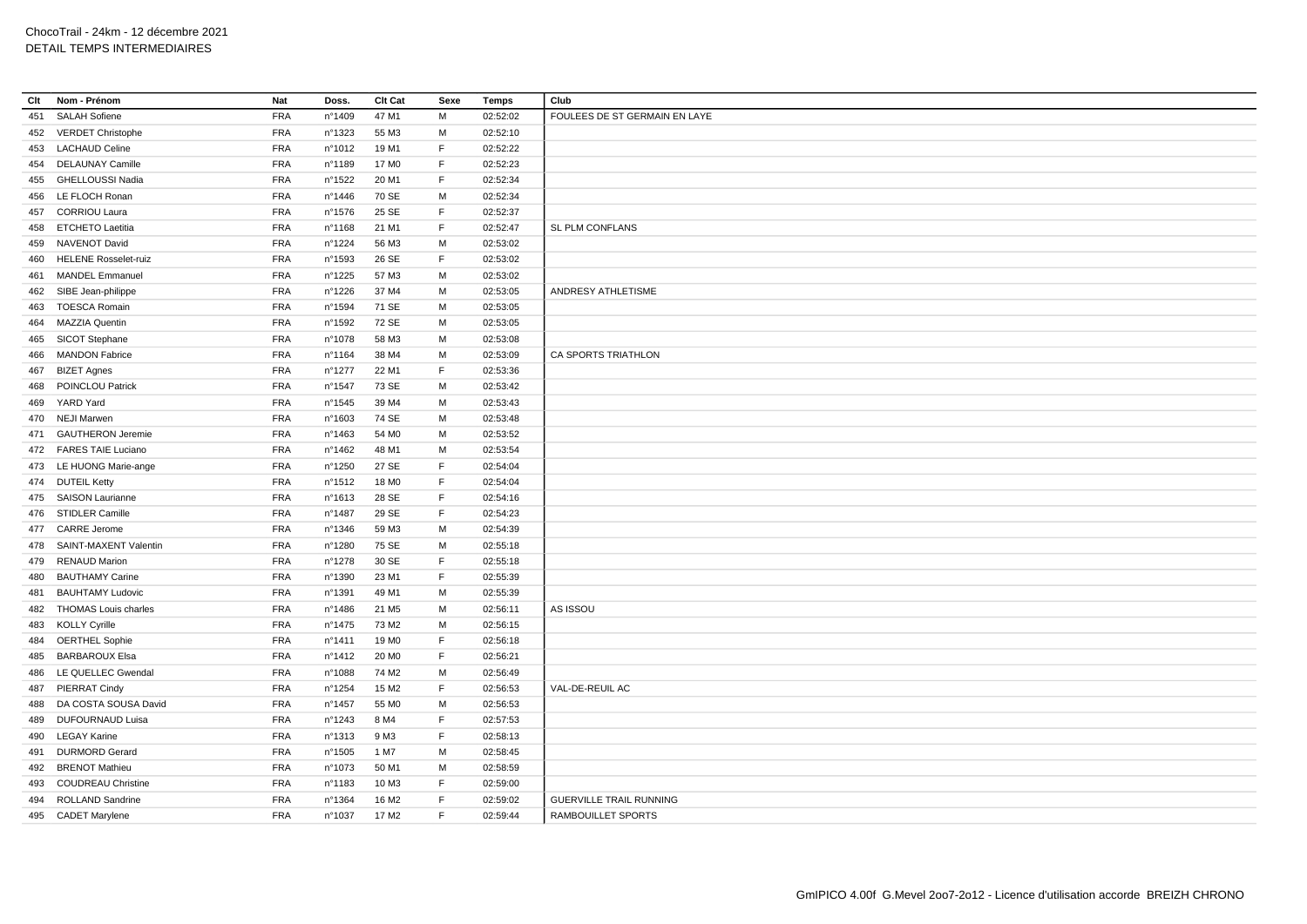| Clt | Nom - Prénom                                   | <b>Nat</b> | Doss.  | Clt Cat           | Sexe | <b>Temps</b>         | Club                            |
|-----|------------------------------------------------|------------|--------|-------------------|------|----------------------|---------------------------------|
| 496 | <b>MARTZLOFF Laurent</b>                       | <b>FRA</b> | n°1195 | 56 MO             | м    | 03:00:32             |                                 |
| 497 | ZING-LI-NGO Lira                               | <b>FRA</b> | n°1188 | 75 M2             | M    | 03:00:32             |                                 |
| 498 | <b>GARRIGUE Laetitia</b>                       | <b>FRA</b> | n°1259 | 11 M3             | F.   | 03:00:38             | VAL-DE-REUIL AC                 |
| 499 | <b>ROBERT Philippe</b>                         | <b>FRA</b> | n°1468 | 40 M4             | M    | 03:01:13             |                                 |
|     | 500 LE PAGE Virginie                           | <b>FRA</b> | nº1145 | 12 M3             | E    | 03:01:29             |                                 |
| 501 | COMBEAU Isabelle                               | <b>FRA</b> | n°1586 | 9 M4              | F    | 03:01:46             | SL MASSY AS                     |
|     | 502 PINSON Chrislaine                          | <b>FRA</b> | n°1617 | 18 M <sub>2</sub> | F.   | 03:01:46             | SL MASSY AS                     |
| 503 | <b>AUBREE Thierry</b>                          | <b>FRA</b> | n°1567 | 60 M3             | М    | 03:01:54             |                                 |
| 504 | <b>DAUPTAIN Sarah</b>                          | <b>FRA</b> | n°1022 | 19 M <sub>2</sub> | F.   | 03:02:43             |                                 |
|     | 505 D'HUEPPE Olivier                           | <b>FRA</b> | n°1359 | 57 M <sub>0</sub> | м    | 03:03:21             |                                 |
| 506 | VIGNAL Cyprien                                 | <b>FRA</b> | n°1341 | 76 M2             | M    | 03:03:34             |                                 |
|     | 507 ROY Gregory                                | <b>FRA</b> | n°1321 | 77 M2             | м    | 03:03:41             | <b>GUERVILLE TRAIL RUNNING</b>  |
| 508 | <b>BOIVIN Chris</b>                            | <b>FRA</b> | n°1284 | 58 M <sub>0</sub> | м    | 03:04:12             |                                 |
|     | 509 FROGER Cyril                               | <b>FRA</b> | n°1602 | 59 M <sub>0</sub> | M    | 03:06:45             | <b>GUERVILLE TRAIL RUNNING</b>  |
|     | 510 KOLSCH Erwan                               | <b>FRA</b> | n°1577 | 60 M <sub>0</sub> | м    | 03:06:52             |                                 |
|     | 511 KOLSCH Tiffany                             | <b>FRA</b> | n°1578 | 31 SE             | E    | 03:06:52             |                                 |
|     | 512 MARCILLE Sarah                             | <b>FRA</b> | n°1076 | 32 SE             | F.   | 03:07:20             |                                 |
|     | 513 MINEAU Laura                               | <b>FRA</b> | n°1427 | 33 SE             | F.   | 03:07:50             |                                 |
|     | 514 MINEAU Daniel                              | <b>FRA</b> | n°1426 | 22 M <sub>5</sub> | м    | 03:07:52             |                                 |
|     | 515 CHAN YONG Aurelie                          | <b>FRA</b> | n°1283 | 21 M <sub>0</sub> | F.   | 03:09:05             |                                 |
|     | 516 GERARD Philippe                            | <b>FRA</b> | n°1500 | 6 M6              | M    | 03:09:09             |                                 |
|     | 517 MACKIE Sania                               | <b>FRA</b> | n°1198 | 13 M3             | F.   | 03:09:53             | <b>VERNEUIL AC</b>              |
|     | 518 GIORDANO Philippe                          | <b>FRA</b> | n°1149 | 78 M2             | M    | 03:10:26             | SL PLM CONFLANS                 |
|     | 519 MARTIN Francois                            | <b>FRA</b> | n°1269 | 41 M4             | M    | 03:10:28             | AS CORBEIL-ESSONNES             |
|     | 520 CALENTIER Cyril                            | <b>FRA</b> | n°1095 | 61 M3             | M    | 03:12:32             |                                 |
| 521 | <b>TASSAN-GURLE Thierry</b>                    | <b>FRA</b> | n°1238 | 7 M <sub>6</sub>  | M    | 03:12:34             |                                 |
|     | 522 MARIBON Alexandre                          | <b>FRA</b> | n°1470 | 76 SE             | M    | 03:14:12             |                                 |
|     | 523 GORUCHON Ingrid                            | <b>FRA</b> | n°1563 | 10 M4             | F    | 03:14:13             |                                 |
|     | 524 MINOIS Sarah                               | <b>FRA</b> | n°1471 | 22 M <sub>0</sub> | E    | 03:14:18             |                                 |
|     | 525 LABERTY Morgane                            | <b>FRA</b> | n°1202 | 24 M1             | F.   | 03:14:37             | <b>VERNEUIL AC</b>              |
| 526 | <b>OMRI Naceur</b>                             | <b>FRA</b> | nº1343 | 62 M3             | М    | 03:16:05             |                                 |
| 527 | <b>INES Estay</b>                              | <b>FRA</b> | n°1597 | 34 SE             | F.   | 03:16:31             |                                 |
| 528 | <b>CHENIN Amelie</b>                           | <b>FRA</b> | n°1423 | 23 M <sub>0</sub> | F.   | 03:17:37             |                                 |
| 529 | LEPERE Jean-damien                             | <b>FRA</b> | n°1422 | 42 M4             | M    | 03:17:37             |                                 |
| 530 | <b>PORTIER Alexandre</b>                       | <b>FRA</b> | n°1059 | 79 M2             | М    | 03:17:54             |                                 |
| 531 | POURRAT Marie                                  | <b>FRA</b> | nº1240 | 35 SE             | F    | 03:18:14             | LEVALLOIS TRIATHLON             |
|     | 532 BRONNEC Romain                             | <b>FRA</b> | n°1349 | 77 SE             | M    | 03:21:44             |                                 |
|     | 533 SELAUDOUX Laurene                          | <b>FRA</b> | n°1449 | 36 SE             | F    | 03:29:16             | LEVALLOIS TRIATHLON             |
|     |                                                | <b>FRA</b> |        |                   | F.   |                      |                                 |
|     | 534 GOLDCZER Arielle<br><b>BEAUFORT Sophie</b> | <b>FRA</b> | n°1454 | 11 M4<br>14 M3    | F    | 03:29:17<br>03:32:44 |                                 |
| 535 |                                                |            | n°1501 |                   | F.   |                      |                                 |
|     | 536 GALLI Aurore                               | <b>FRA</b> | n°1089 | 15 M3             | E    | 03:42:44             |                                 |
|     | 537 SNAIBI Mina                                | <b>FRA</b> | n°1651 | 20 M <sub>2</sub> |      | 03:50:16             |                                 |
|     | DNF BERNADEAU Arnaud                           | <b>FRA</b> | n°1428 | 0 SE              | M    | 00:00:00             | SURESNES PASSION ATHLE MARATHON |
|     | DNS FANION Laetitia                            | <b>FRA</b> | n°1097 | 0 M2              | F    | 00:00:00             |                                 |
|     | DNS FERREIRA Claudio                           | <b>FRA</b> | n°1013 | 0 SE              | M    | 00:00:00             |                                 |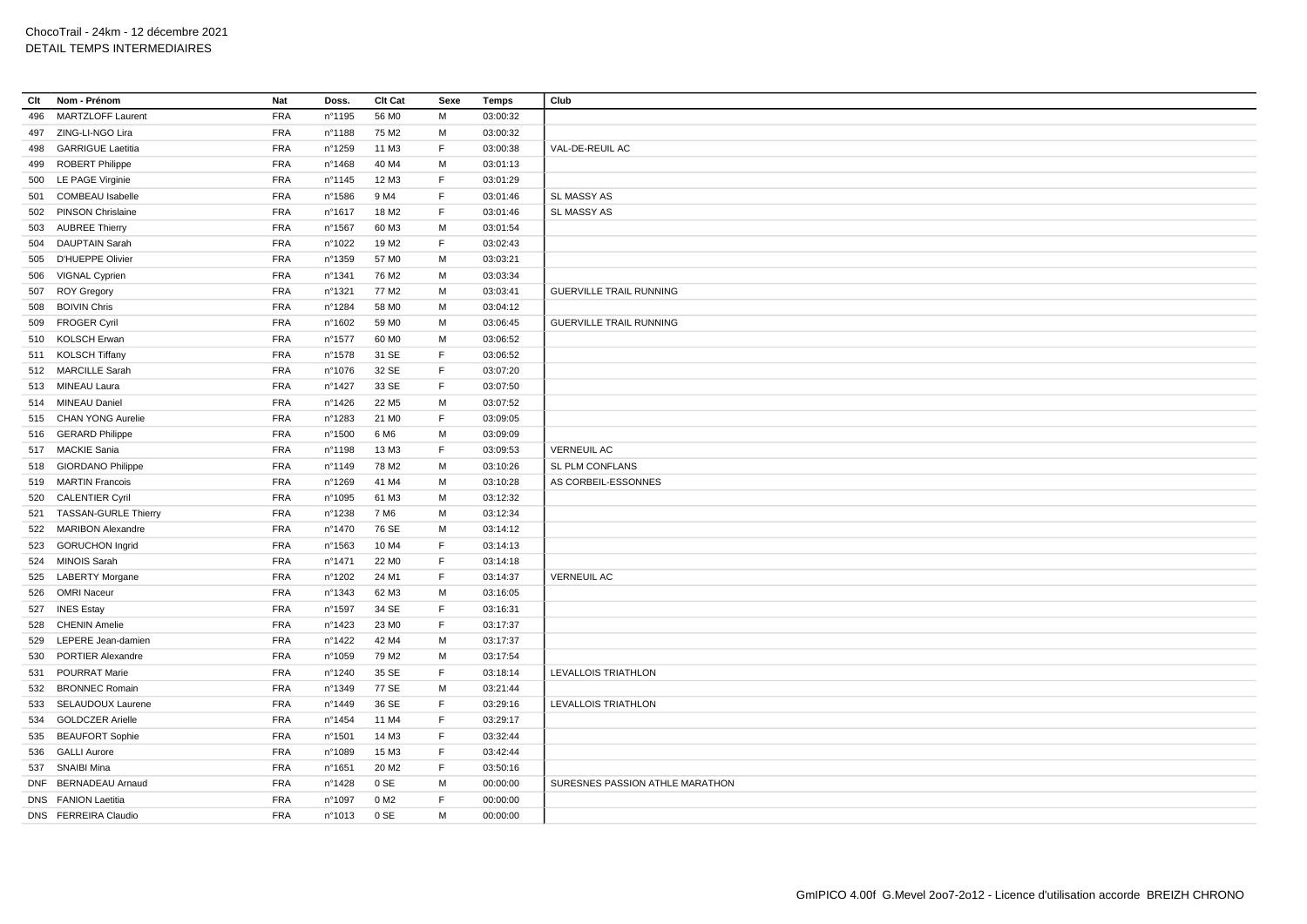| Clt | Nom - Prénom                      | Nat        | Doss.            | Clt Cat          | Sexe | Temps    | Club                               |
|-----|-----------------------------------|------------|------------------|------------------|------|----------|------------------------------------|
|     | DNS FINOLY Marina                 | <b>FRA</b> | n°1193           | 0 M1             | F    | 00:00:00 |                                    |
|     | DNS GALLIEN Stephane              | <b>FRA</b> | n°1317           | 0 M1             | М    | 00:00:00 |                                    |
|     | DNS GEILING Jorg                  | <b>FRA</b> | n°1127           | 0 M4             | M    | 00:00:00 | <b>SL PLAISIR AC</b>               |
|     | DNS GEORG Thierry                 | <b>FRA</b> | n°1094           | 0 M <sub>5</sub> | М    | 00:00:00 | TRIATH'CLUB D'ANDRESY              |
|     | DNS GLATIGNY Stephane             | <b>FRA</b> | nº1400           | 0 M3             | M    | 00:00:00 | FOULEES DE ST GERMAIN EN LAYE      |
|     | DNS GUIBERT Veronique             | <b>FRA</b> | nº1152           | 0 M3             | F    | 00:00:00 | SL PLM CONFLANS                    |
|     | DNS HACQUET David                 | <b>FRA</b> | $n^{\circ}$ 1355 | 0 M2             | M    | 00:00:00 |                                    |
|     | DNS HOURDEQUIN Jad                | <b>FRA</b> | n°1017           | 0 JU             | M    | 00:00:00 |                                    |
|     | DNS HOURDEQUIN Patrick            | <b>FRA</b> | n°1016           | 0 M <sub>2</sub> | M    | 00:00:00 |                                    |
|     | DNS HOUSARD DE LA POTTERIE Maxime | <b>FRA</b> | nº1158           | 0 MO             | М    | 00:00:00 |                                    |
|     | DNS HUBY David                    | <b>FRA</b> | n°1035           | 0 M1             | M    | 00:00:00 |                                    |
|     | DNS JACOB Thomas                  | <b>FRA</b> | nº1360           | 0 SE             | M    | 00:00:00 |                                    |
|     | DNS JACQUEY Edouard               | <b>FRA</b> | n°1237           | 0 SE             | м    | 00:00:00 |                                    |
|     | DNS JOLY Pierre                   | <b>FRA</b> | n°1075           | 0 M <sub>2</sub> | M    | 00:00:00 |                                    |
|     | DNS JUMEL Pascal                  | <b>FRA</b> | n°1466           | 0 M <sub>6</sub> | М    | 00:00:00 |                                    |
|     | DNS LABAUME Sylvie                | <b>FRA</b> | n°1002           | 0 M4             | F    | 00:00:00 |                                    |
|     | DNS LABBE Quentin                 | <b>FRA</b> | nº1310           | 0 SE             | М    | 00:00:00 | <b>MASSILIA TRIATHLON</b>          |
|     | DNS LE GLOANNEC Laetitia          | <b>FRA</b> | n°1219           | 0 M2             | F    | 00:00:00 |                                    |
|     | DNS LE GOASTER Olivier            | <b>FRA</b> | n°1267           | 0 M <sub>2</sub> | М    | 00:00:00 |                                    |
|     | DNS LEFEVRE Robin                 | <b>FRA</b> | $n^{\circ}$ 1015 | 0 SE             | M    | 00:00:00 |                                    |
|     | DNS MAAD Fares                    | <b>FRA</b> | n°1264           | 0 M <sub>0</sub> | M    | 00:00:00 |                                    |
|     | DNS MAITREHEU Fabrice             | <b>FRA</b> | nº1191           | 0 M <sub>0</sub> | M    | 00:00:00 |                                    |
|     | DNS MANIN Valerie                 | <b>FRA</b> | nº1144           | 0 M <sub>2</sub> | F    | 00:00:00 |                                    |
|     | DNS MATHIEU Charlotte             | <b>FRA</b> | n°1380           | 0 M1             | F    | 00:00:00 | ATHLETIC CLUB BOULOGNE BILLANCOURT |
|     | DNS MERCERON Christian            | <b>FRA</b> | n°1432           | 0 M4             | M    | 00:00:00 |                                    |
|     | DNS MOULINOUX Charlotte           | <b>FRA</b> | n°1363           | 0 M2             | F    | 00:00:00 | RAMBOUILLET SPORTS                 |
|     | DNS NIBERT Martine                | <b>FRA</b> | nº1163           | 0 M4             | F    | 00:00:00 |                                    |
|     | DNS PAGES Charlotte               | <b>FRA</b> | $n^{\circ}1045$  | 0 SE             | F    | 00:00:00 |                                    |
|     | DNS PATOUREAU Vincent             | <b>FRA</b> | n°1042           | 0 M1             | M    | 00:00:00 |                                    |
|     | DNS PECQUEUX Philippe             | <b>FRA</b> | n°1268           | 0 M4             | М    | 00:00:00 | FOULEES DE ST GERMAIN EN LAYE      |
|     | DNS PENSIVY Eric                  | <b>FRA</b> | $n^{\circ}$ 1517 | 0 M4             | M    | 00:00:00 |                                    |
|     | DNS PERROT Helene                 | <b>FRA</b> | nº1450           | 0 SE             | F    | 00:00:00 | <b>TEAM TRAIL PARIS</b>            |
|     | DNS AKKARI Achref                 | <b>FRA</b> | n°1087           | 0 M <sub>O</sub> | M    | 00:00:00 |                                    |
|     | DNS PIAU Matthieu                 | <b>FRA</b> | n°1483           | 0 SE             | M    | 00:00:00 |                                    |
|     | DNS PIERRE Guillaume              | <b>FRA</b> | n°1080           | 0 M <sub>2</sub> | M    | 00:00:00 |                                    |
|     | DNS AUBINEAU Ingrid               | <b>FRA</b> | nº1479           | 0 M <sub>0</sub> | F    | 00:00:00 |                                    |
|     | DNS BERNON Sebastien              | <b>FRA</b> | n°1161           | 0 M <sub>2</sub> | M    | 00:00:00 | SL PLM CONFLANS                    |
|     | DNS REINE Hugo                    | FRA        | nº1333           | 0 SE             | M    | 00:00:00 |                                    |
|     | DNS ROCHE Nicolas                 | <b>FRA</b> | nº1123           | 0 M1             | М    | 00:00:00 |                                    |
|     | DNS BLANCHARD Pascal              | <b>FRA</b> | n°1371           | 0 M4             | M    | 00:00:00 |                                    |
|     | DNS BLAZART Michael               | <b>FRA</b> | n°1031           | 0 M2             | М    | 00:00:00 |                                    |
|     | DNS ROUX Salomee                  | <b>FRA</b> | n°1464           | 0 SE             | F    | 00:00:00 |                                    |
|     | DNS ROZENBERG Agnes               | <b>FRA</b> | nº1352           | 0 M3             | F    | 00:00:00 | ATHLETIC CLUB BOULOGNE BILLANCOURT |
|     | DNS ROZENTAL Sarah ryfka          | <b>FRA</b> | n°1508           | 0 M <sub>0</sub> | F    | 00:00:00 |                                    |
|     | DNS BOUSSRIF Jawad                | <b>FRA</b> | n°1504           | 0 MO             | М    | 00:00:00 |                                    |